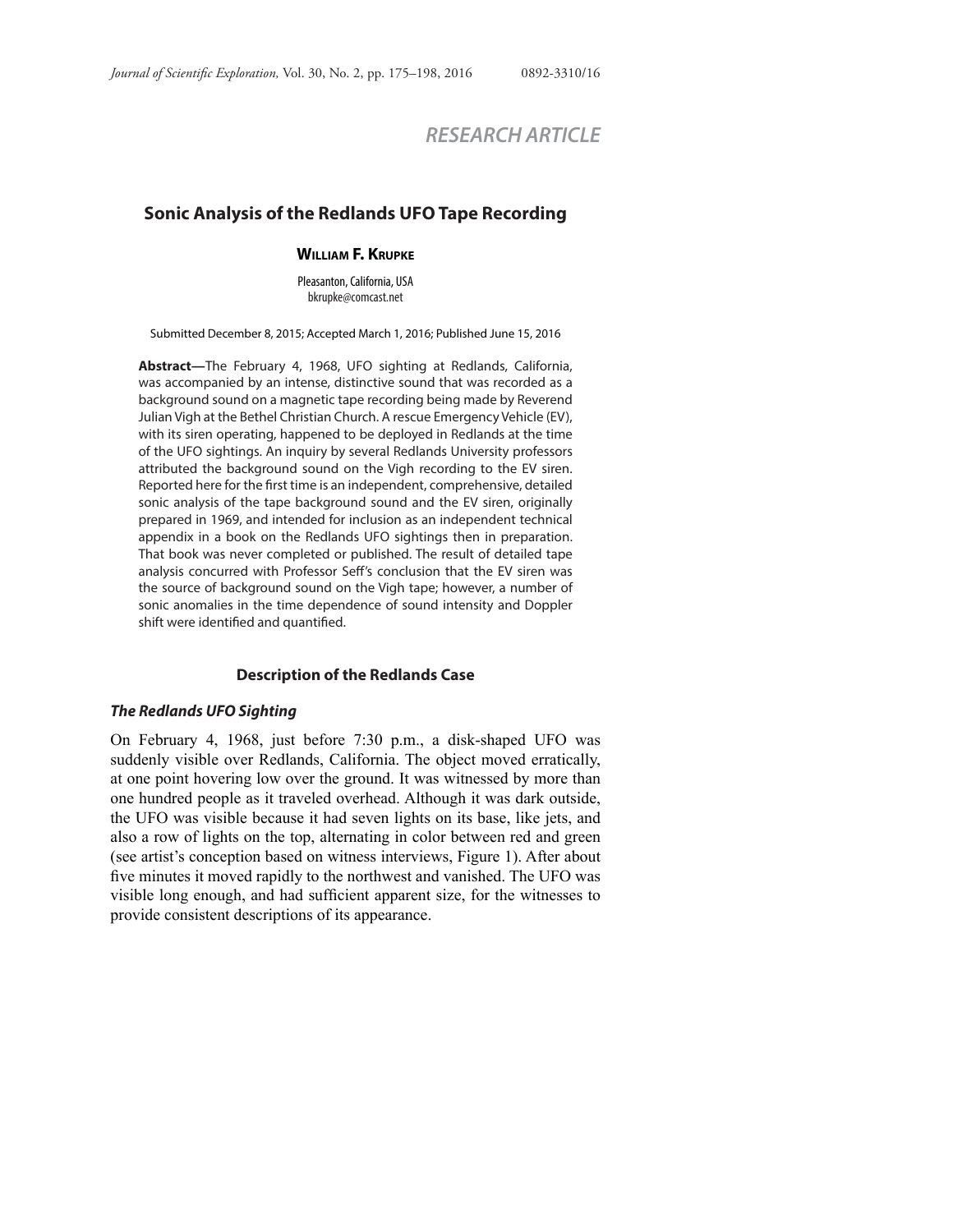

**Figure 1. Artist's drawing based on witness interviews of the Redlands 1968**  event. Credit: John Brownfield. Aerial Phenomena Research Organization.

During the sightings, animals were reportedly upset, and many witnesses also described a peculiar sound—characterized as high-pitched and modulated—coincident with the UFO. The odd sound was caught on tape by a minister who was recording his sermon during services in a church.

A group of four professors from the University of Redlands, who had agreed to assist the University of Colorado UFO study, then ongoing, immediately set about investigating the case, interviewing dozens of witnesses, gathering drawings, and looking into the recorded sound. They were Dr. Philip Seff (geology), Dr. Judson Sanderson (mathematics), Dr. Reinhold Krantz (chemistry), and John Brownfield (art). Altogether they devoted three months to their inquiry.

Witness descriptions were consistent enough to detail the object and its path. The team's calculations indicated that the object was about 50 feet in diameter, and at its closest approach was about 300 feet above the ground. They mapped the UFO's path across Redlands and its eventual departure to the northwest. They considered alternative explanations and searched for additional data, contacting the local Norton Air Force Base for any radar data. Nothing unusual was detected on radar, but they discovered that due to low altitude, neither a UFO nor a plane over Redlands would have been detectable at that distance from the radar site.

The team determined that the odd, recorded sound was from an emergency rescue vehicle that was driving in the same area of Redlands where the UFO was being observed. Regarding the UFO itself, their final conclusion was that the object could not be explained by any conventional, astronomical, or other natural source, and the case was categorized by them as "unidentified."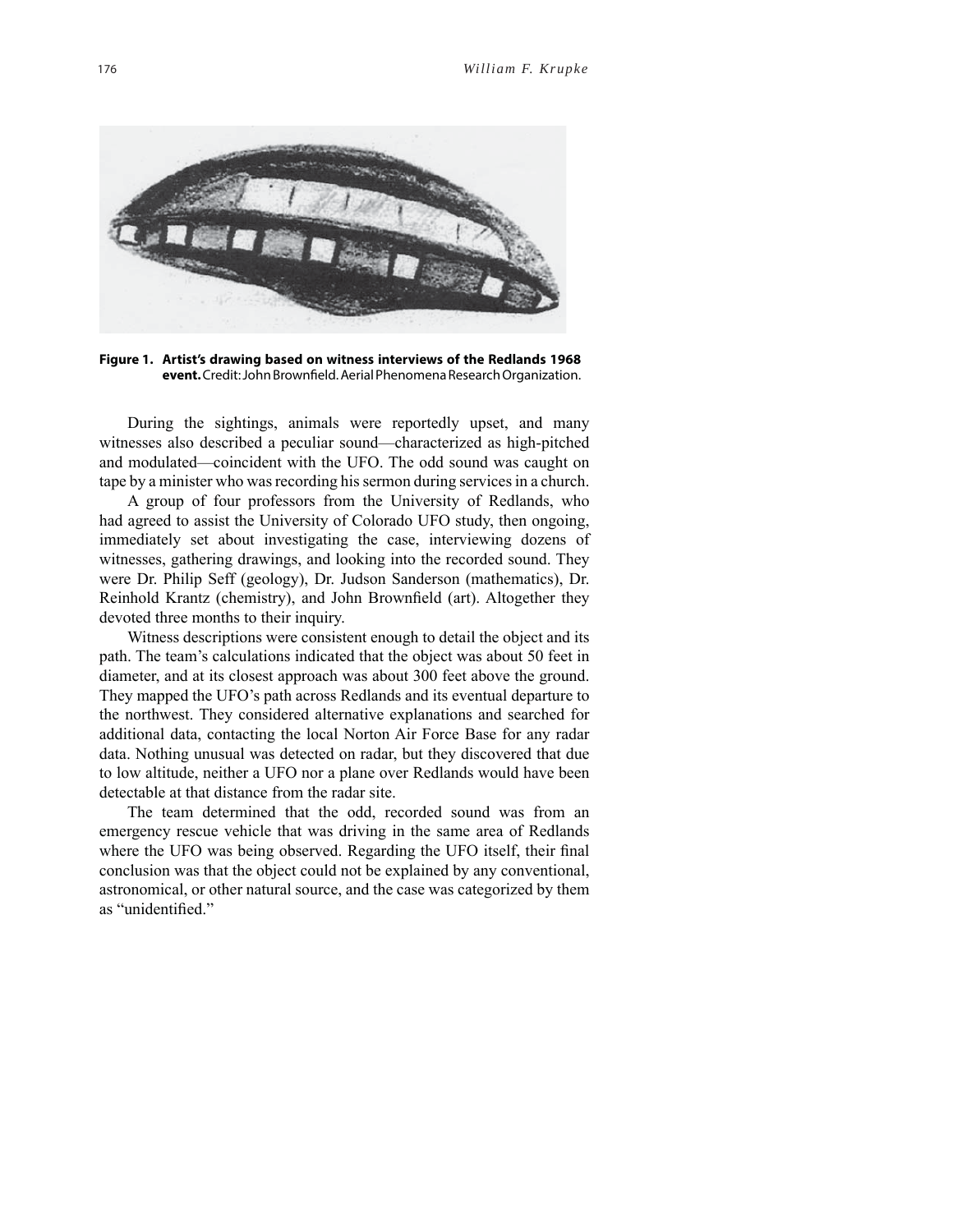## **Sonic Analysis of the Redlands UFO Tape Recording**

#### **Introduction**

This report deals with the sonic analysis of a number of sounds involved in the sighting of an unidentified flying object (UFO) in Redlands, California, at about 7:20 p.m., on February 4, 1968. Numerous witnesses reported that the UFO emitted an intense warbling sound with a quality unlike that of any sound within their previous personal experiences. At 7:17 p.m. on the same evening, an unusual warbling sound pervaded the main hall of the Bethel Christian Church of Redlands as Reverand Julian Vigh offered a prayer during his Sunday evening service: This warbling sound was recorded as a background sound on the magnetic tape used by Reverend Vigh to record his service. The voice of Reverend Vigh is the dominant sound source on the Vigh tape recording. The unidentified sound is a relatively weak background sound, which is prominent only during pauses in Reverend Vigh's prayer. This sound first becomes audible at the end of the phrase " $\ldots$ empowered by Thy spirit and together are led by Him . . . ", and time from perception is measured from this instant. The sound is audible for about 80 seconds, vanishing at the end of the phrase " . . . we deserve nothing because we . . .". During these 80 seconds, there are about 15 pauses in the prayer of one or two seconds duration and it was during these pauses that the characteristics of the unidentified sound were studied. Qualitatively, this sound can be described as a warble of moderate pitch (corresponding to the musical note "E" above standard "A"). The sound conveys a pronounced discordant quality suggesting the presence of slightly differing frequency components as well as some higher-frequency overtones. The sound seems to be the product of an electronic device, and while not simple in structure, it is clearly less complex than human speech. The relative simplicity of the sound waveform was expected to permit meaningful quantification of the characteristics of the sound using techniques of sonic analysis.

At approximately the same time that the aforementioned event was occurring, an emergency rescue vehicle was being called from Redlands to the scene of an accident north of Redlands. It is known that a warble type of siren was used on the emergency vehicle (EV) and that the EV passed along a known course in the immediate vicinity of the Bethel Christian Church. This siren can be operated in three standard modes, each of which is selected by positioning a rotary switch. The modes are l) wail, 2) whelp, and 3) wail burst. (These names are those of the owners of the siren). The wail mode is characterized by a pure sonorous tone with a slowly varying amplitude. The whelp mode is characterized by a rapid modulation of intensity and a complex pitch structure, qualitatively similar to the unidentified sound. The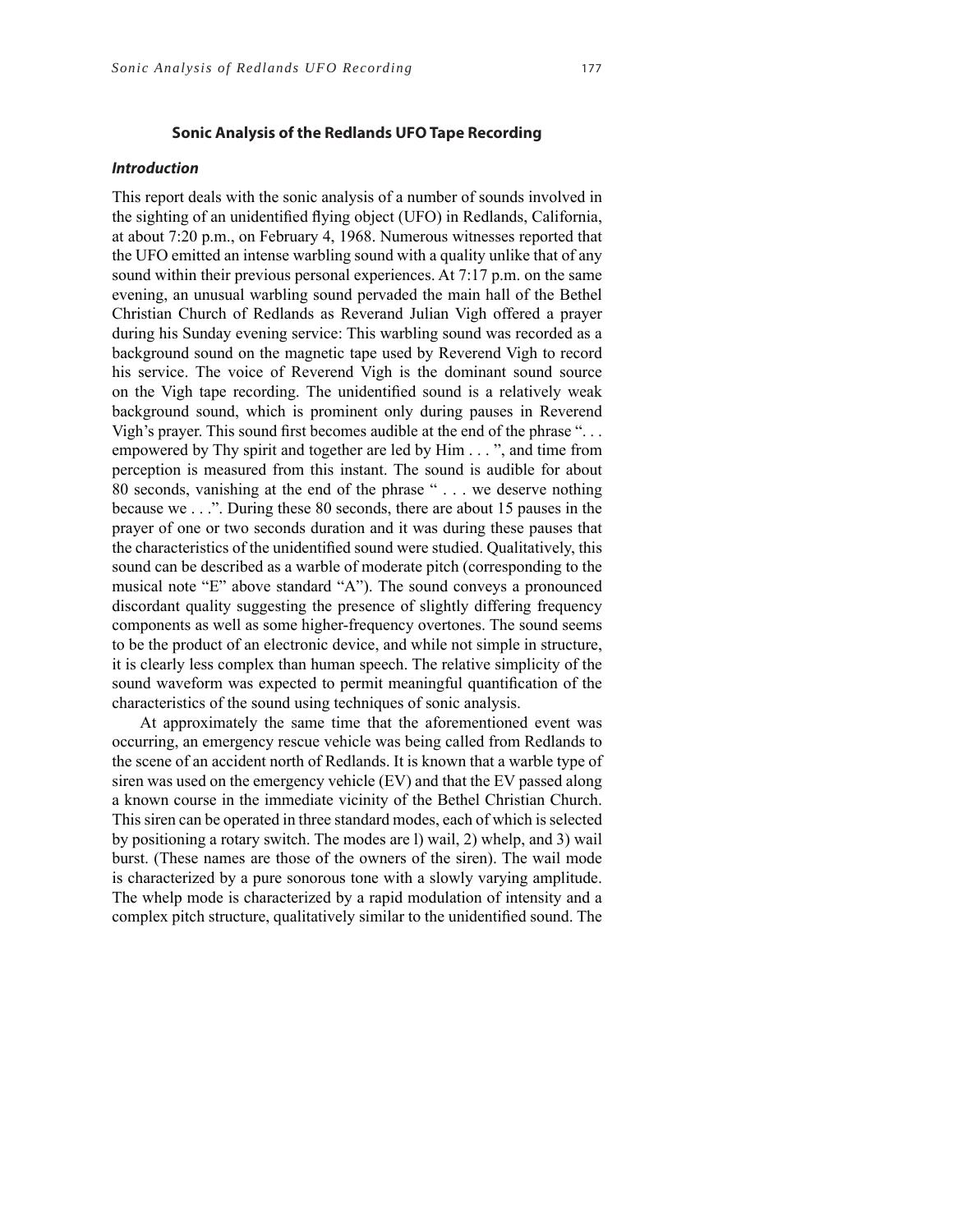pitch of the whelp mode is considerably lower than that of the wail mode, and the auditory responses to these two modes are completely different. The third mode, wail burst, is essentially the wail mode issuing from the siren for only a brief interval when the horn ring is depressed. Because of the known activity of this acoustic source during the time interval of interest, this study sought the answers to three major questions:

- 1. Was the EV siren the acoustic source that produced the sound recorded on the Vigh tape?
- 2. Are the variations in time of the intensity and spectral power density of the unidentified sound on the Vigh tape those expected for the radiating siren moving along the known path of the EV?
- 3. Was the EV siren the acoustic source responsible for the intense sounds reported by at least two specific witnesses of the February 4, 1968, event?

To aid in this quest, the EV was put through a rerun that simulated the EV run made on July 12, 1969; recordings were made and analyzed of the sounds produced at the Bethel Christian Church and at two other locations in Redlands where extremely intense sound effects were reported the night of the UFO sightings. The rerun was deemed essential to the complete analysis of the Vigh tape because the acoustic environment in which the Vigh tape was recorded was complex. The intensity and frequency distributions recorded were shaped by the motion of the source relative to the recording location and by acoustic properties of the terrain between source and receiver. The rerun recording would serve as source material for direct comparison with the Vigh recording. Recordings of the siren with the EV stationary were also made to act as a source reference that was not subject to Doppler shift.

An answer to the first question was provided by characterizing both the unidentified sound and the siren warble with respect to the following parameters: 1) Average Carrier Frequency; 2) Amplitude Modulation Rate; 3) Frequency Modulation Rate; 4) Frequency Modulation Bandwidth; 5) Overtone and Harmonic Content.

The experimental methods and results of these detailed sets of measurements can be accessed in the report written by the author in 1969, published here as supplemental material online. Both the sound of the EV siren operating in the whelp mode and the Vigh tape unidentified sound are characterized by carriers of nominally the same frequency (700 Hz), the same AM and FM modulation rates, the same FM bandwidth, and,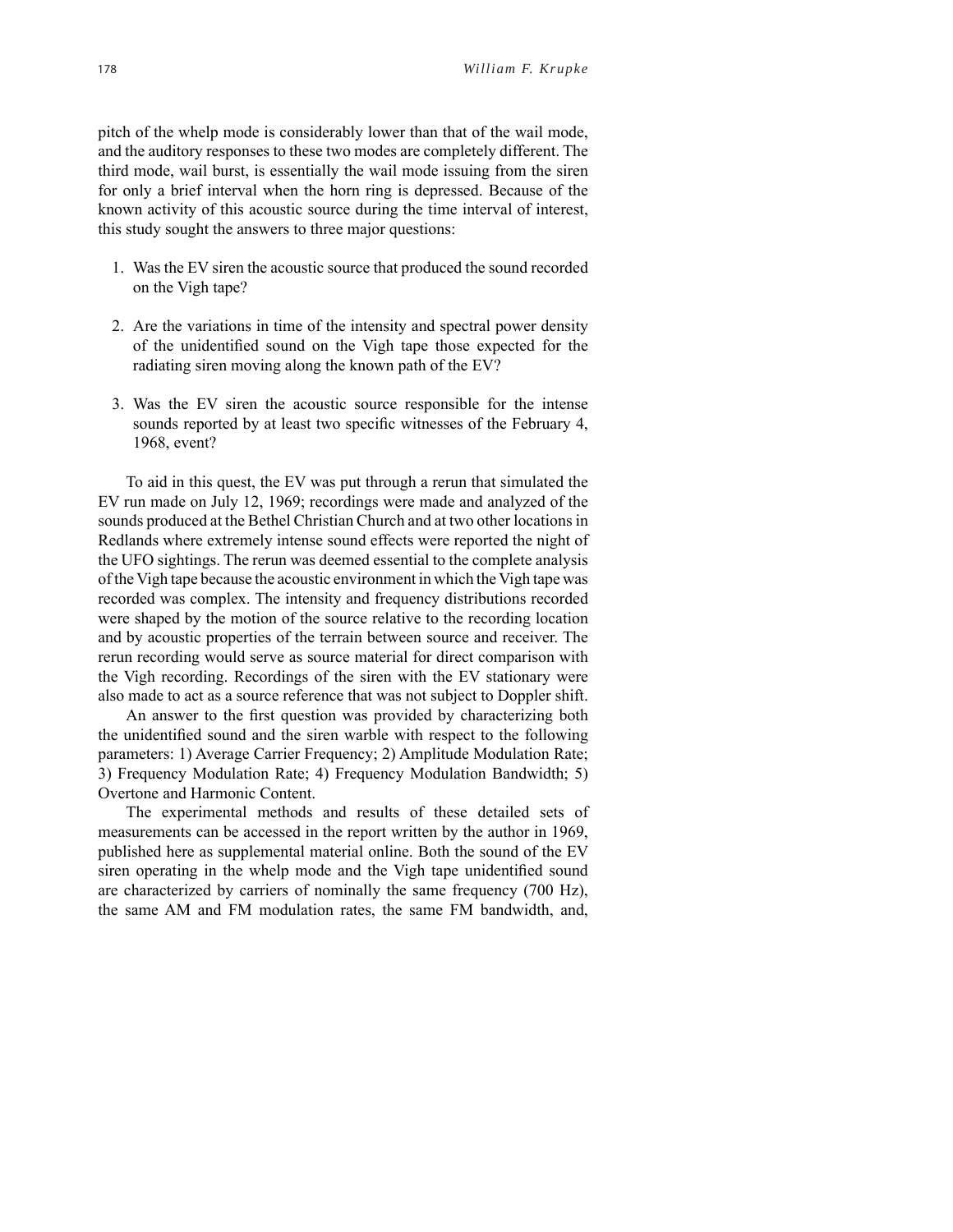to the extent studied, a similar overtone structure. *On the basis of these correspondences, and on the relatively small variability of the EV siren signature, the acoustic source of the unidentifi ed sound on the Vigh tape is determined to be the EV siren operating in the whelp mode, in agreement with Professor Seff's conclusion.*

The second question above was addressed by measuring sound intensity and average carrier frequency as a function of time for both the Vigh and EV rerun recordings. The rerun sound intensity distributions were used to verify the validity of a relatively simple model of sound propagation for a moving source; this model was then used to interpret the distributions obtained for the unidentified sound. The field recordings of the rerun made at sites occupied by two sets of witnesses permitted some quantitative comments on the answer to the third question above.

#### **Unidentified Sound Recording**

The upper panel of Figure 2 shows the average relative intensity of the unidentified sound on the Vigh tape as a function of time from perception. The lower panel of Figure 2 shows the average carrier frequency over the same time interval. The standard deviations of the measurements of intensity and average carrier frequency are included using error bars. The average carrier frequency is seen to decrease monotonically from about 714 Hz at perception to 590 Hz at extinction, a drop of more than 120 Hz. The carrier frequency is essentially constant for the first 18 seconds, and then decreases linearly for the next 11 seconds. The carrier remains nearly constant for an additional 9 seconds, and finally decreases rapidly for the remaining 30 seconds of audibility.

The intensity rises very rapidly to a peak 18 seconds after perception, drops rapidly for the next 7 seconds, and reaches a second lower peak at 32 seconds. The intensity drops only slightly during the next 20 seconds, finally passing through a third peak at 69 seconds. The sound is imperceptible 80 seconds after perception.

#### **Rerun Simulation of the EV Rescue Run of February 4, 1968**

At 9:20 p.m. on July 12, 1969, a rerun simulating the emergency rescue EV run of February 4, 1968, was made by the same operator using the same EV and siren. The prime purpose of the EV rerun was to make a tape recording in the Bethel Christian Church of the sound produced by the EV siren as it moved along the identical path driven on February 4, 1968. From this tape, quantitative studies of the sound intensity and average carrier frequency perceived at the Church could be made and compared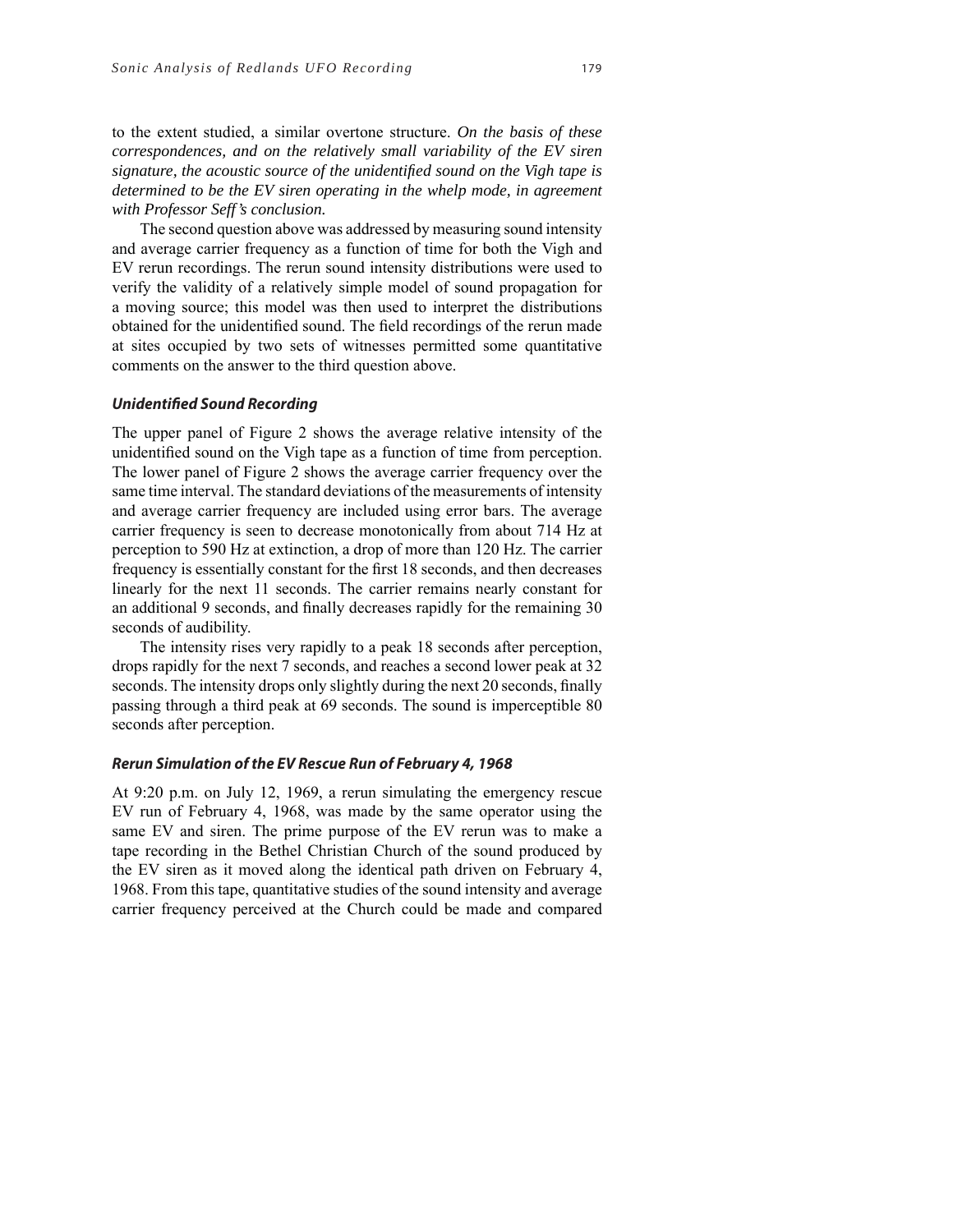

Figure 2. Intensity and average carrier frequency distributions of unidentified **source.**

with sound emitted from the EV siren. These recorded quantities depend on the geometry followed by the EV, the velocity and acceleration of the EV as a function of time, the acoustic properties of the terrain between the EV and the Church, and the acoustic properties of the Church hall itself. Since it was felt that the original run could be simulated to a high degree of approximation, it was fully expected that rerun distributions of intensity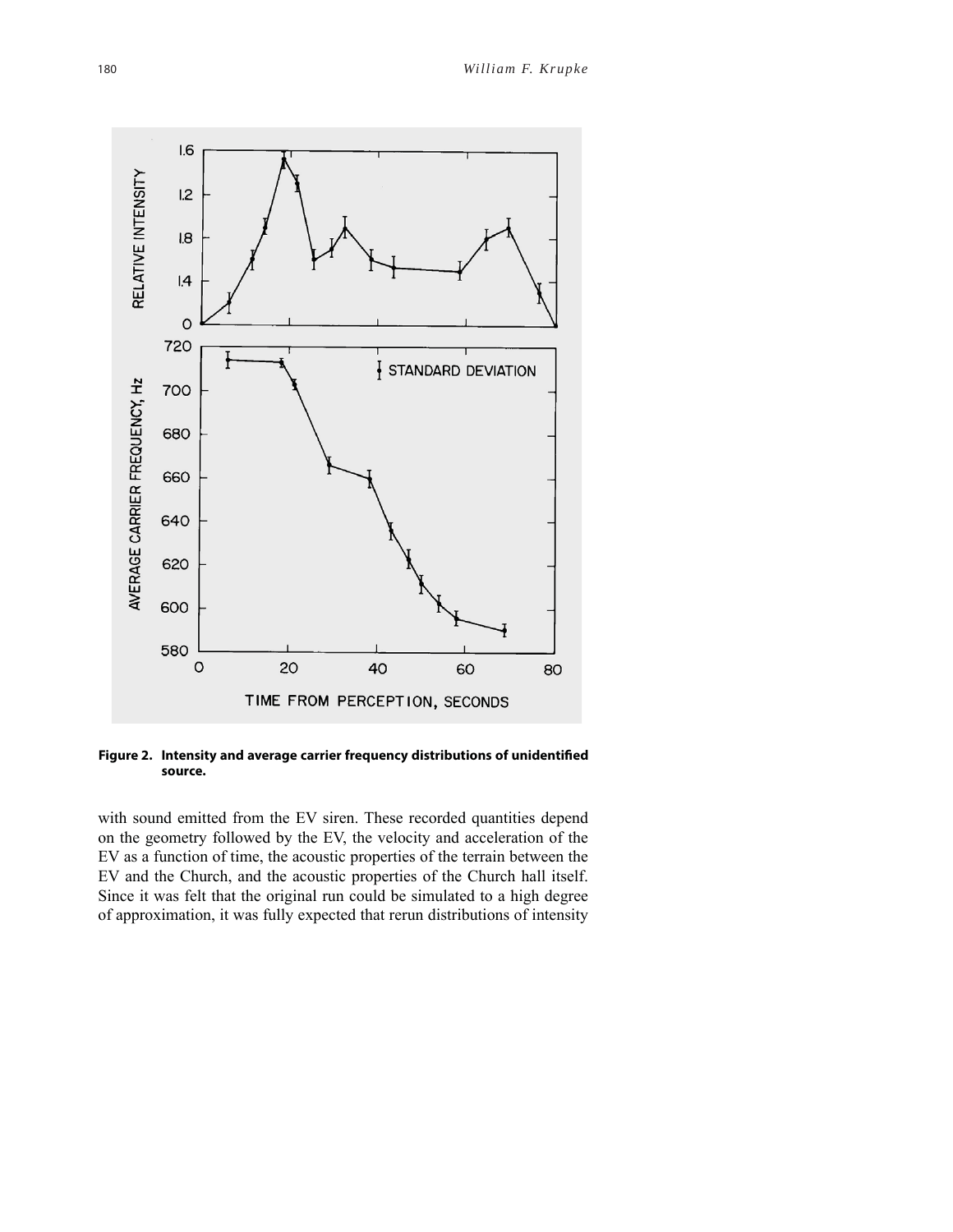and frequency would bear marked similarity to those recorded on the Vigh tape. In this way, many factors affecting the recorded distributions, such as scattering and reflecting surfaces in the terrain, which cannot be easily accounted for in simple propagation models, can be appraised. Additional analysis was also performed based on the Doppler effect that describes the shift in frequency of a moving source as perceived by a stationary receiver. The shift in frequency from that emitted depends only on the component of velocity of the moving source along a line joining the source and receiver (e.g., the radial velocity). If the source emits a constant known frequency and moves along a known path with respect to the receiver, then the received frequency distribution in time is a *unique* record of the motion of the source giving both the position and the speed at every instant.

In order to fully document the rerun, nine tape recorders were used. A professional portable tape recorder was carried in the EV during the entire rerun to record the siren output. This tape recording was not subject to Doppler shifting of the siren carrier due to the motion of the EV, and could be used to measure any variation of the siren properties during the rerun. The true ground speed of the EV was noted and written down in a log every five seconds in order to provide an independent record of the motion of the EV. These speeds could later be compared with the speeds deduced for the EV from the Doppler measurements. Six recorders were deployed in and around the Church. Reverend Vigh's tape recorder was adjusted to record at the same level (a fixed level he always uses for recording services) as on February 4, 1968. The microphone originally used by Reverend Vigh was stolen sometime between February 4, 1968, and July 12, 1969, and replaced with a similar microphone, which was used during the rerun. Reverend Vigh gave a voice level sample prior to the rerun for approximate calibration of the absolute sound level. Two tape recorders were adjusted for maximum gain with microphones placed close to the pulpit microphone used by Reverend Vigh. Yet another recorder was operated at normal sensitivity with a similar microphone location. Two additional recorders were used to record the sound outside the Church. In one case the microphone was located on the eastern end of the Church facing east, and in the other case the microphone was located on the northern side of the Church facing east. Finally, two recorders were placed in locations away from the Church where witnesses reported having had intense acoustic experiences on the evening of February 4, 1968. One such location was at 1140 Columbia Street, and the other was at the corner of Texas Street and Pioneer Avenue. To synchronize the EV recorder with those at the Church, two stopwatches were started simultaneously before the rerun; one was retained at the Church and the other was taken on board the EV. Start marks were placed on all of the tapes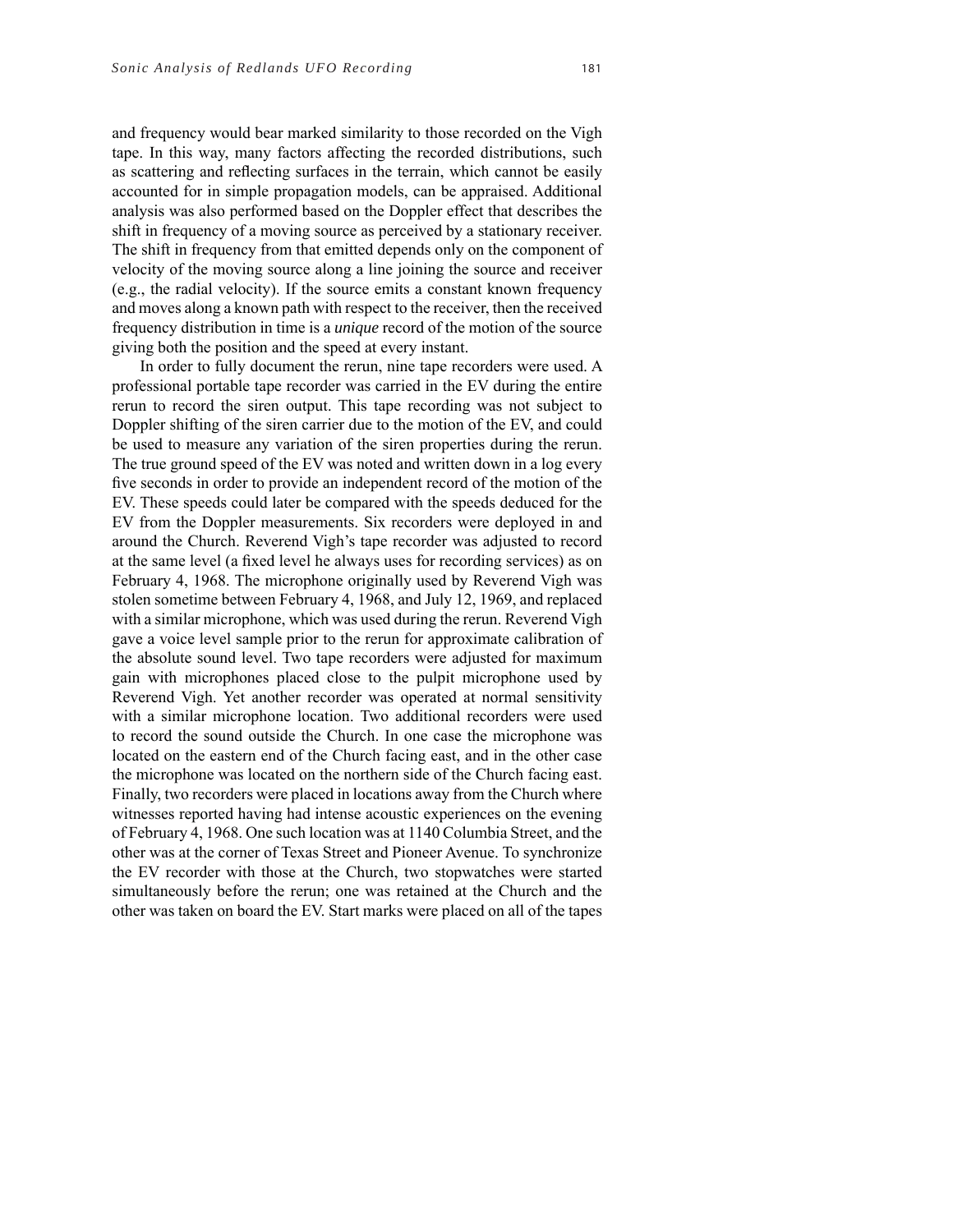at precisely 9:21 p.m., permitting temporal correlations among the tapes to about 0.5 seconds, the maximum transport speed error over 4 minutes.

Figure 3 shows the geometry of the EV motion path the evening of February 4, 1968, in relation to the Bethel Christian Church. The Bethel Christian Church is located on the southwest corner of Clay Street and W. Lugonia Avenue (Lugonia Avenue changes from W. Lugonia Avenue to E. Lugonia Avenue at Orange Street). The Church lies about 660 feet west of the major intersection of Orange Street and E. Lugonia Avenue. The EV proceeded due west along E. Lugonia Avenue, directly toward the Bethel Christian Church, slowed to make a right turn at Orange Street, and proceeded directly north for several miles on Orange Street. The four traffic lanes of W. and E. Lugonia Avenue provide an unobstructed channel along which the sound emitted from the siren coming along E. Lugonia Avenue can propagate without appreciable absorption or scattering. The terrain east of the Church and on the south side of E. Lugonia Avenue is open for the most part with a tennis court on the corner of Clay Street and E. Lugonia Avenue. Only one relatively large structure is situated between the Bethel Christian Church and Orange Street, a building on the south side of W. Lugonia Avenue between Washington and Orange Streets. On the north side of W. Lugonia Avenue between Clay and Washington Streets, there are four frame houses with tall trees in front of them on the tree belt. Between Washington and Orange Streets on the north side, there is a concrete building set back from W. Lugonia Avenue and extending 350 feet up Orange Street. The entire block from Clay to Orange Streets extending 1200 feet to the north is filled with frame structures, completely obscuring objects on Orange Street north of W. Lugonia Avenue from an observer at the Bethel Church.

The 1140 Columbia Street location (a witness location) is some 1800 feet from the intersection of Orange Street and E. Lugonia Avenue, and is acoustically shielded at ground level from this intersection by many homes.

Figure 4 shows the intensity and average carrier frequency of the EV siren recorded at the Church as a function of time from perception (note that the time scales used in Figures 2 and 4 are the same and may be directly compared). The error bars give the standard deviations of the measurements, and the solid curve joins the experimental points without smoothing. Contrary to expectations, *the rerun distributions of intensity and frequency are markedly different from those obtained from the Vigh tape.* In particular, the EV siren was audible at the Church for only 40 seconds during the rerun as compared with 80 seconds on the Vigh tape, despite the fact that both sounds had nominally the same maximum intensity, and that the rerun tape had a much better signal-to-noise ratio than the Vigh tape. There is also a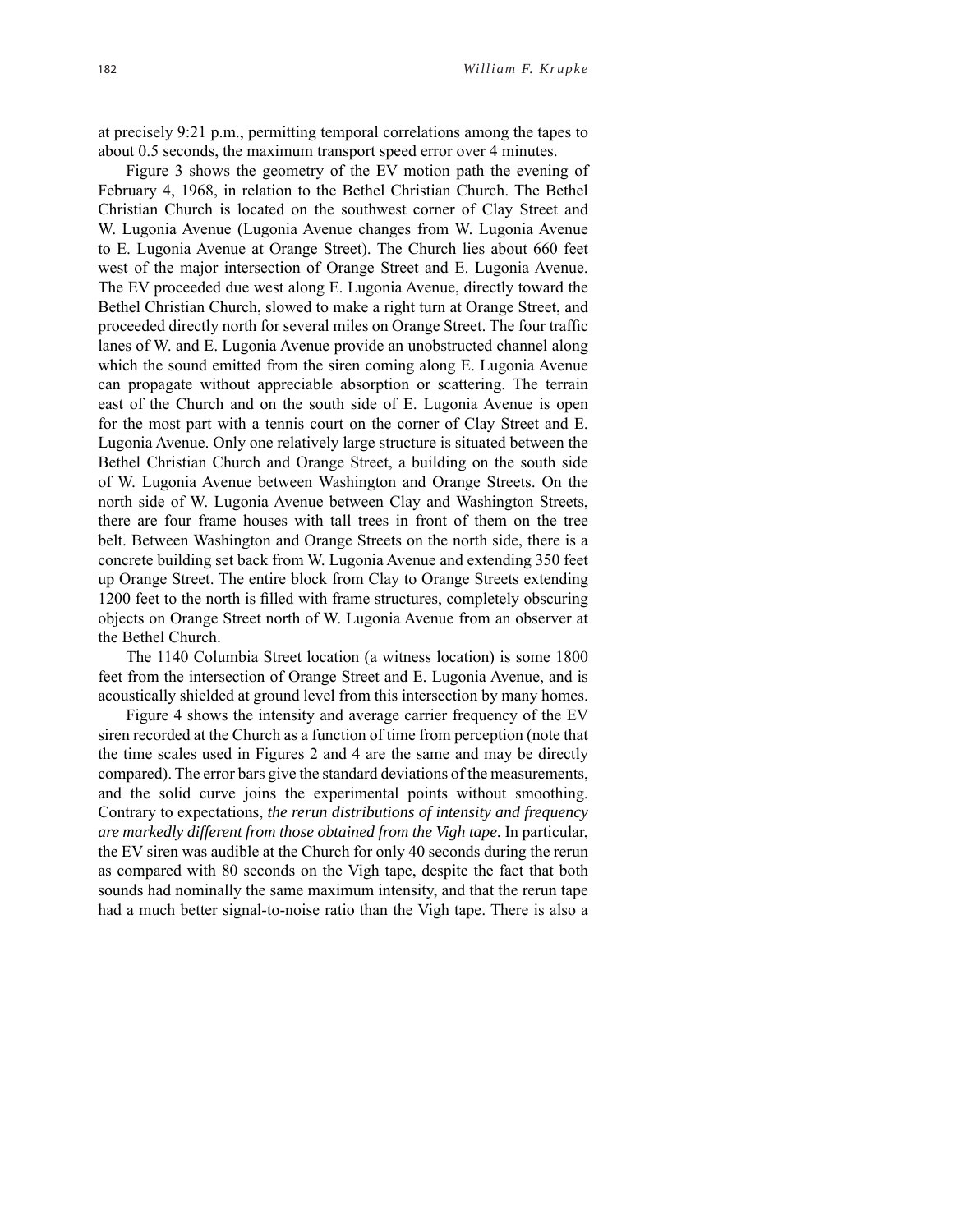

**Figure 3. EV motion path in relation to the Bethel Christian Church the evening of February 4, 1968, and the geometry of intensity model parameters.**

marked difference in the relationship of the carrier frequency distribution to the intensity distribution. In the EV rerun, the maximum intensity occurs near the lowest measured frequency, whereas in the Vigh distributions, the maximum intensity occurs near the *highest* measured frequency. In view of these anomalies, an analytic model was developed to describe the measured EV rerun distributions in terms of the known kinetic motion of the EV.

Consider first the qualitative features of the EV rerun distributions. The intensity rises to a maximum thirty seconds after perception and then drops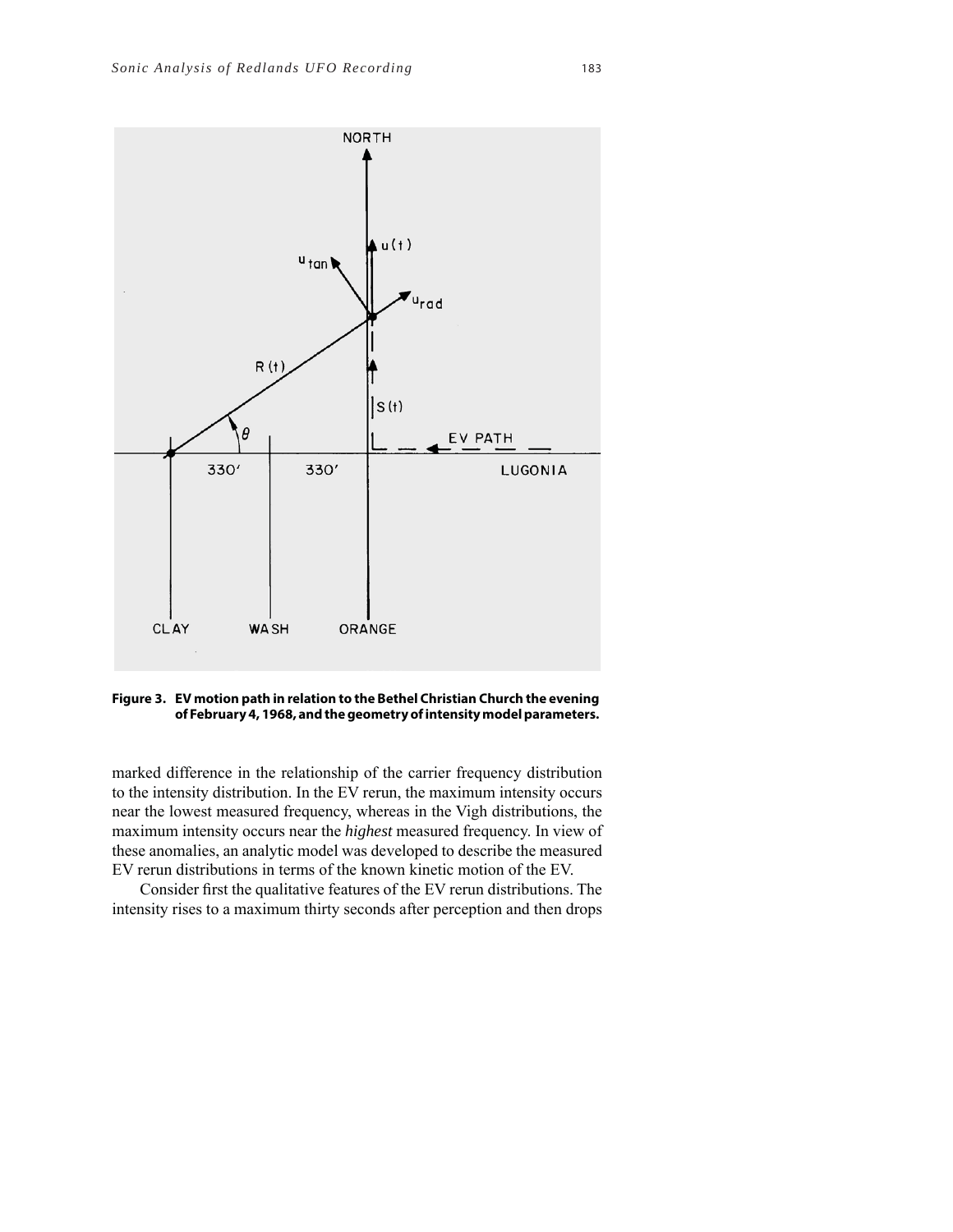

#### **Figure 4. Measured intensity and average carrier frequency distributions of the EV siren during the rerun on July 12, 1969, and modeled intensity and Doppler carrier frequency distributions.**

off much more rapidly than the rise during the next ten seconds. There are two main reasons for the more rapid fall than rise. First, the siren emits sound preferentially in the forward direction—it is mounted atop the EV facing toward. When the EV was approaching the Church along E. Lugonia Avenue, the sound emitted toward the Bethel Christian Church was constant in intensity, and the rate of increase in sound intensity at the Church was determined by the speed of the EV; as soon as the EV turned the corner at Orange Street, the actual intensity of sound emitted in the direction of the Church decreased due to the siren anisotropy, resulting in an immediate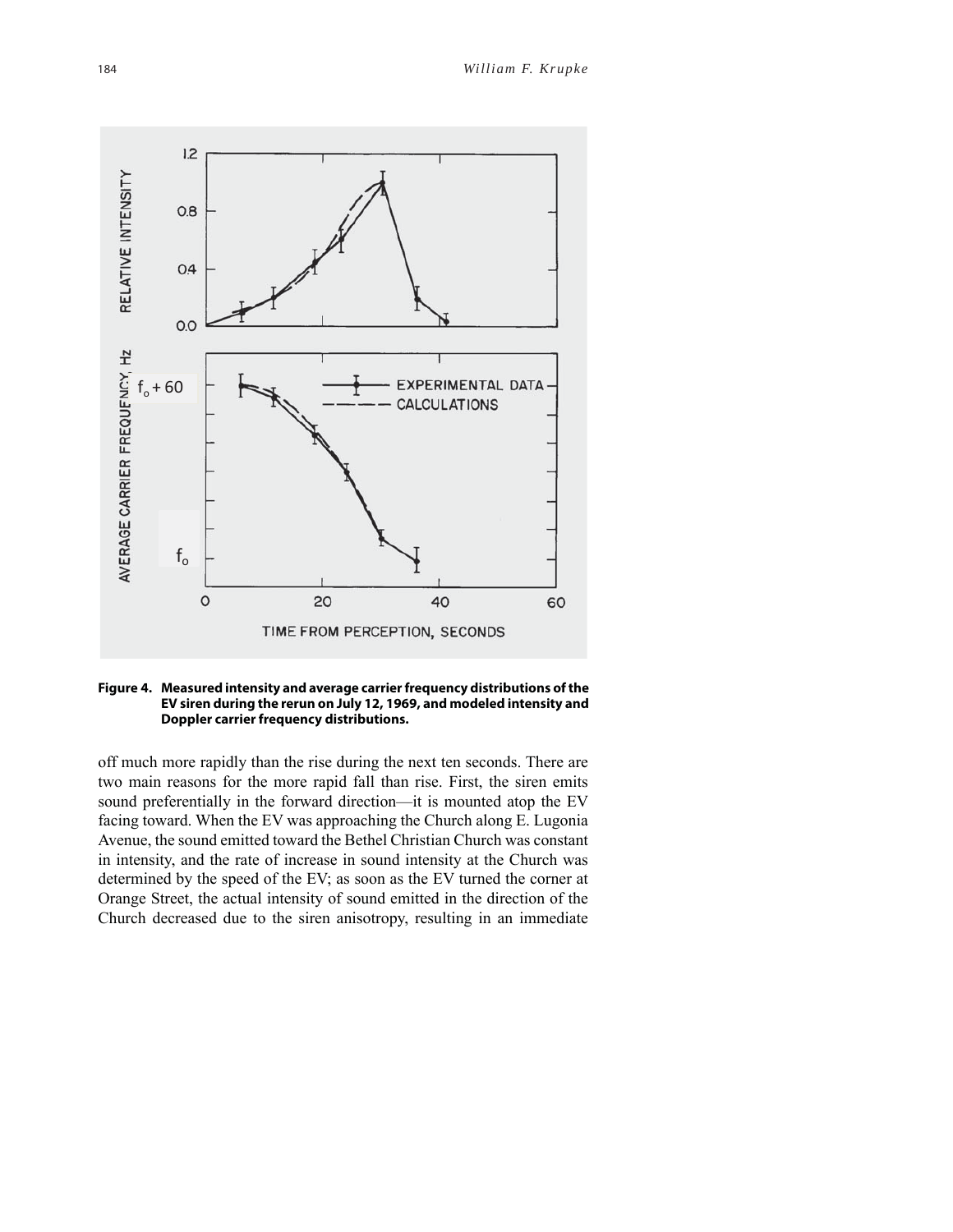reduction in perceived intensity at the Church. Second, while the EV was on E. Lugonia Avenue, the emitted sound propagated directly down the street; upon turning north on Orange Street, the sound level dropped sharply in the time it took the EV to move from the corner into the sound shadow provided by the building on the corner of E. Lugonia Avenue and Orange Street.

The lower graph in Figure 4 shows average carrier frequency shift of the siren malfunction mode measured at the Bethel Church. The malfunction mode carrier was used for analysis here because its simple FM structure greatly facilitated the data reduction. Measurements on the tape recordings made in the EV showed that the siren emitted a constant average carrier frequency in this mode of 780 Hz. When first perceived at the Bethel Christian Church, the carrier frequency recorded at the Church was 840 Hz, a shift of 60 Hz above that emitted; it drops very smoothly to zero shift 29 seconds after perception, corresponding to the time when the EV turned north on Orange street. Thereafter, the received frequency shifted below that emitted, indicating that the source was then moving (radially) away from the Church. The intensity dropoff is so fast at this point that only two measurements of carrier frequency could be made for the EV directed northward on Orange Street. The EV was visually observed to reach the corner of E. Lugonia Avenue and Orange Street at 9:25:29 stopwatch time. The instant of zero Doppler shift on the Church recordings was determined to be 9:25:30, stopwatch time. Thus all of the measurements made during the rerun could be correlated to within one second.

Consider next the quantitative correlation of the intensity distribution with the carrier frequency distribution of the EV rerun. The Doppler shifted frequency, f, perceived by a stationary listener from a source emitting a frequency, f, and moving with velocity,  $u(t)$ , is given by

$$
f = f_0 [1 - (u_{rad}/c)]^{-1}
$$
 (1)

where c is the speed of sound (755 mph at 72  $^{\circ}$ F) and u<sub>rad</sub> is the component of the source velocity, u(t), in the direction of the listener, e.g., the radial velocity  $(u_{rad}$  is taken as positive when the source moves toward the receiver). Since the Doppler shift depends only on the radial component of velocity, it is useful to break up the analysis into two parts: first, when the EV is on E. Lugonia Avenue, and second, when the EV is on Orange Street. In the first case, the motion of the EV is always directly toward the Church, so that the radial component of velocity is just the ground speed of the EV. Each of the measured Doppler frequencies shown in Figure 4 was inserted in Equation (l) and the corresponding speed of the source determined. For example, six seconds after perception the perceived frequency was shifted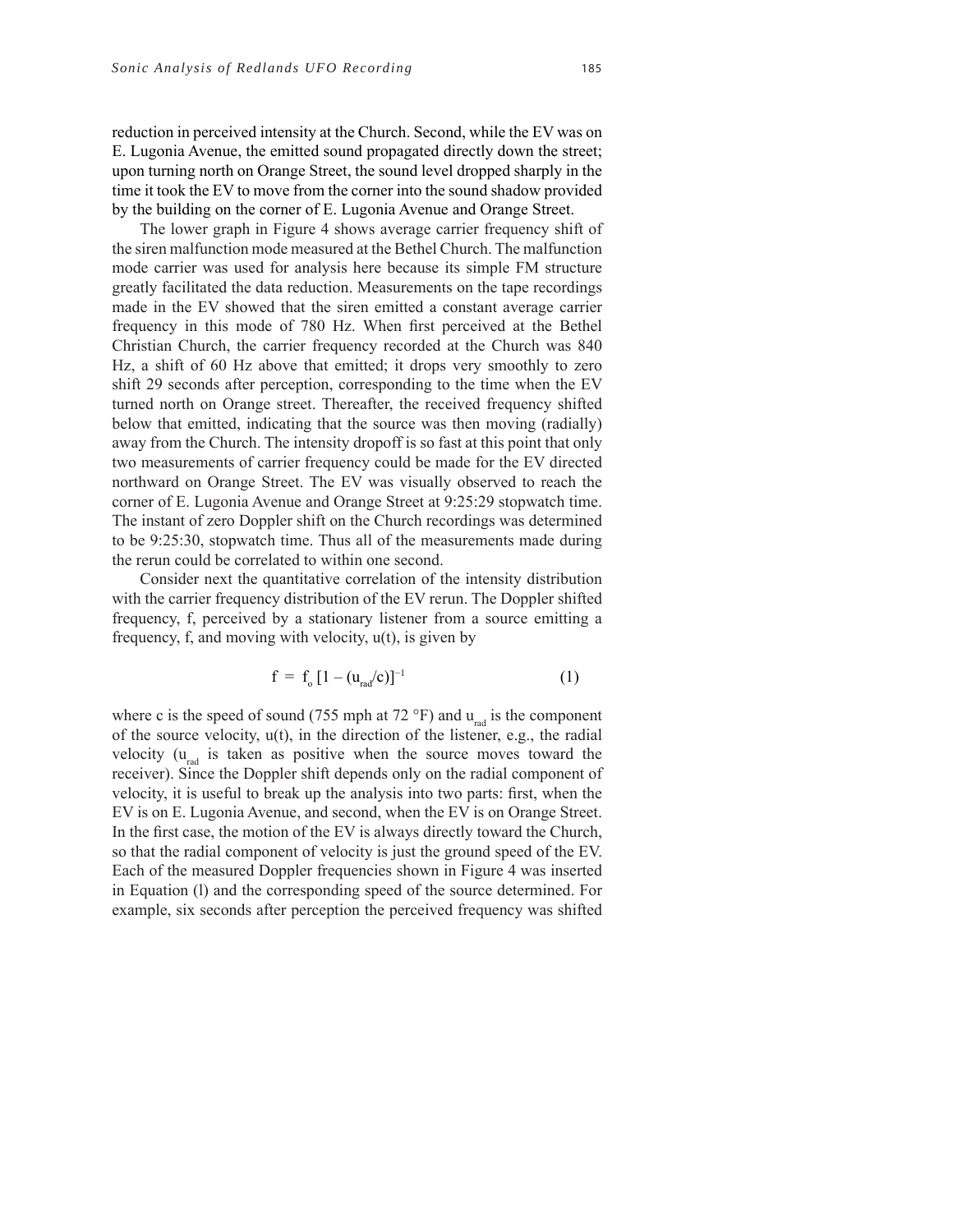60 Hz above the emitted frequency (to 840 Hz from 780 Hz). This shift corresponds to a ground speed of 54 mph toward the Church. The speed of the EV logged during the rerun at this same instant (counting from the start marks) was recorded as 55 mph. Each of the EV speeds computed from the measured Doppler shifts agreed with the entries in the log within accuracy of measurement. This result, of course, is at it should be; and it demonstrates the important result that the siren was sufficiently stable during the rerun to permit the state of motion of the EV to be described by Doppler measurements. Simple numerical calculations showed that the speed of the EV while on E. Lugonia Avenue can be expressed as the following analytic function of time:

$$
u(t) = 78 - 0.1412(t)^2 \qquad 0 \le t \le 24 \tag{2}
$$

where  $u(t)$  is the ground speed of the EV in feet/second at the instant t, and the variable t has the value of zero six seconds after perception. This equation is valid from the time of the first Doppler measurement in Figure 4 until the EV reached the corner of E. Lugonia Avenue and Orange Street. The instantaneous EV acceleration during this interval,  $a(t)$ , is found by differentiating u(t) with respect to time:

$$
a(t) = -0.2824 \text{ (t)} \qquad 0 \le t \le 24 \tag{3}
$$

where a(t) is in feet/(second)<sup>2</sup>. Equation (3) shows that the EV *deceleration increased linearly with time* as it approached the corner. The instantaneous distance of the EV from the Church, R(t), is the integral of  $u(t)$  with respect to time, with the constant of integration fixed by the requirement that  $R = 660$  feet when  $u = 0$ .

$$
R(t) = 1882 - 78(t) + 0.0471(t)^3 \quad 0 \le t \le 24
$$
 (4)

where  $R(t)$  is in feet. Equation (4) shows that the EV was 1882 feet from the Church when the first Doppler frequency measurement was made six seconds after perception; assuming that the EV speed was a constant 54 mph during the first six seconds of perception, the EV is computed to have been 2300 feet from the Church when first perceived. To show that these equations are an accurate representation of the kinetic motion of the EV on E. Lugonia Avenue, u(t) in Equation (2) was inserted into Equation (l) for  $u_{rad}(t)$  and the Doppler profile f(t) was computed. The calculated Doppler distribution, shown by the dotted curve in the lower half of Figure 4, is an accurate replication of the measured Doppler distribution. Having estab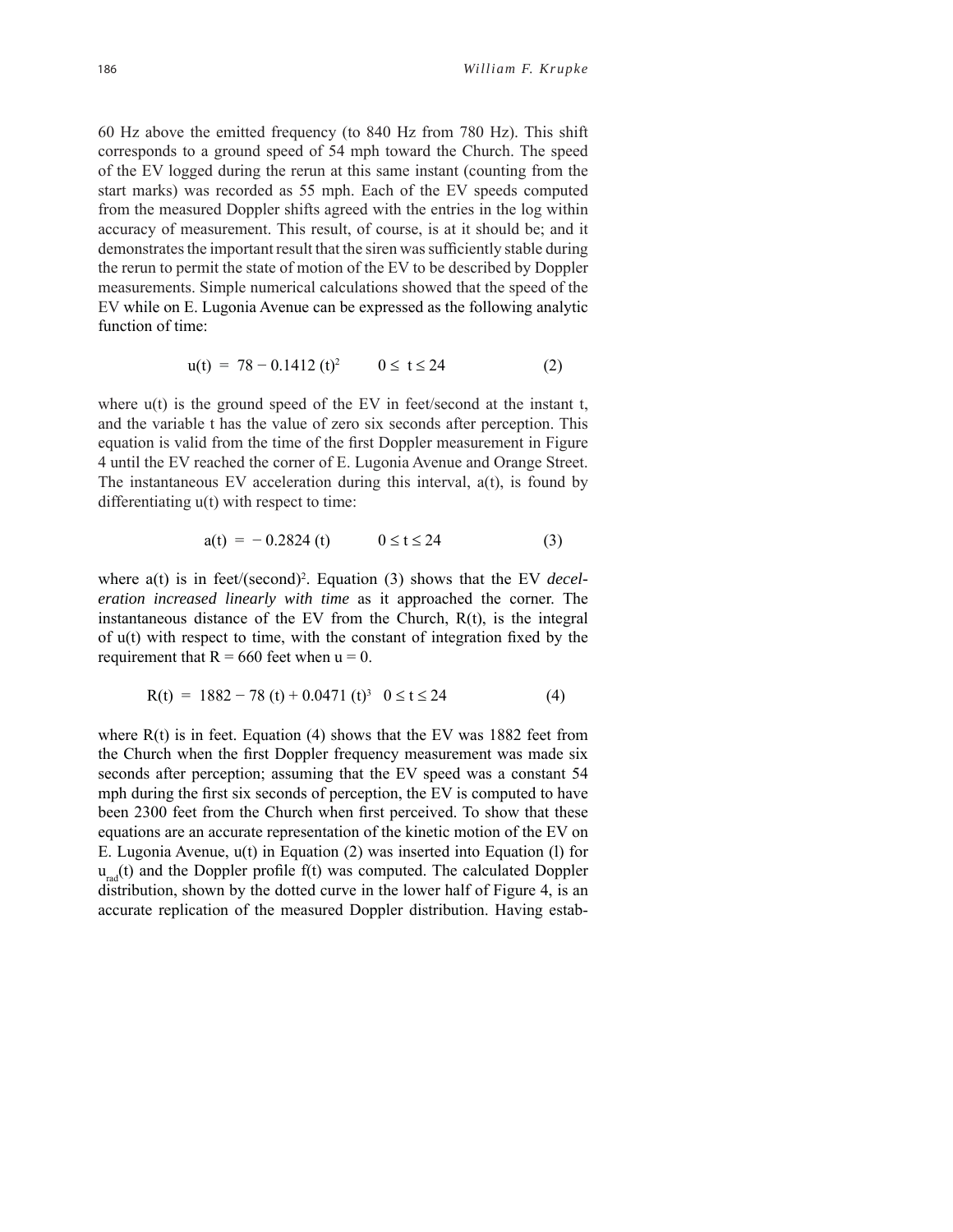lished an analytic expression for the distance of the EV from the Church, the intensity distribution recorded at the Bethel Christian Church can now be computed. At a distance  $R(t)$ , the intensity of an acoustic wave of carrier frequency f, propagating in a medium with a specific absorption coefficient  $\beta(f)$ , at the frequency f, is

$$
I(t) = k(\omega) I_0 [R(t)]^{-2} \exp [-\beta(f) R(t)] \tag{5}
$$

where  $I_0$  is the emitted intensity and  $k(\omega)$  is a parameter which describes the angular dependence of the radiated power ( $\omega$  is the angle between the direction of motion of the EV and the receiver). While the EV was on E. Lugonia Avenue, the angle  $\omega$  is a constant and equal to zero, so that k (0) = constant for  $0 \le t \le 24$ . The distance-dependent factors on the right side of Equation (5) were computed as a function of time, using  $\beta$ (700 Hz) = 0.045 db/100 feet, appropriate for the fundamental carrier wave propagating in air with 40% relative humidity and at a temperature of  $72 \text{ }^{\circ}$ F (evening air conditions in Redlands on July 12, 1969). The results of the computation are shown in the upper panel of Figure 4 by the dotted curve. The distribution has been normalized to the maximum intensity perceived which occurs at the point of closest approach of the EV to the Church. Simple inspection of Figure 4 shows that the agreement between the measured distribution and the distribution computed using this simple model is excellent. It should be mentioned that the computed distribution is nearly independent of the exponential loss term (at  $f = 780$  Hz) over the distances involved, and that the inverse square factor dominates the distribution.

The relatively weak intensity perceived when the EV was directed north on Orange Street precludes a detailed analysis of the type above. But, since it required several seconds for the EV to become acoustically shielded from the Church after reaching the corner, an estimate of the siren anisotropy can be made from the data in Figure 4. From the immediate drop in intensity near the point of zero Doppler shift, it is estimated that  $k(0) = 0.25 k(90)$ , (i.e. a person listening to the siren from the side perceives about one fourth the intensity perceived by a listener head on).

Thus it has been shown that the frequency distribution recorded at the Church is an accurate record of the motion of the EV (since the geometric path of the EV is known) and that the propagation model expressed by Equation (5) correctly predicts the intensity distribution recorded at the Church when  $R(t)$  is derived from the Doppler distribution. In the next section, this same model is applied to the distributions recorded on the Vigh tape.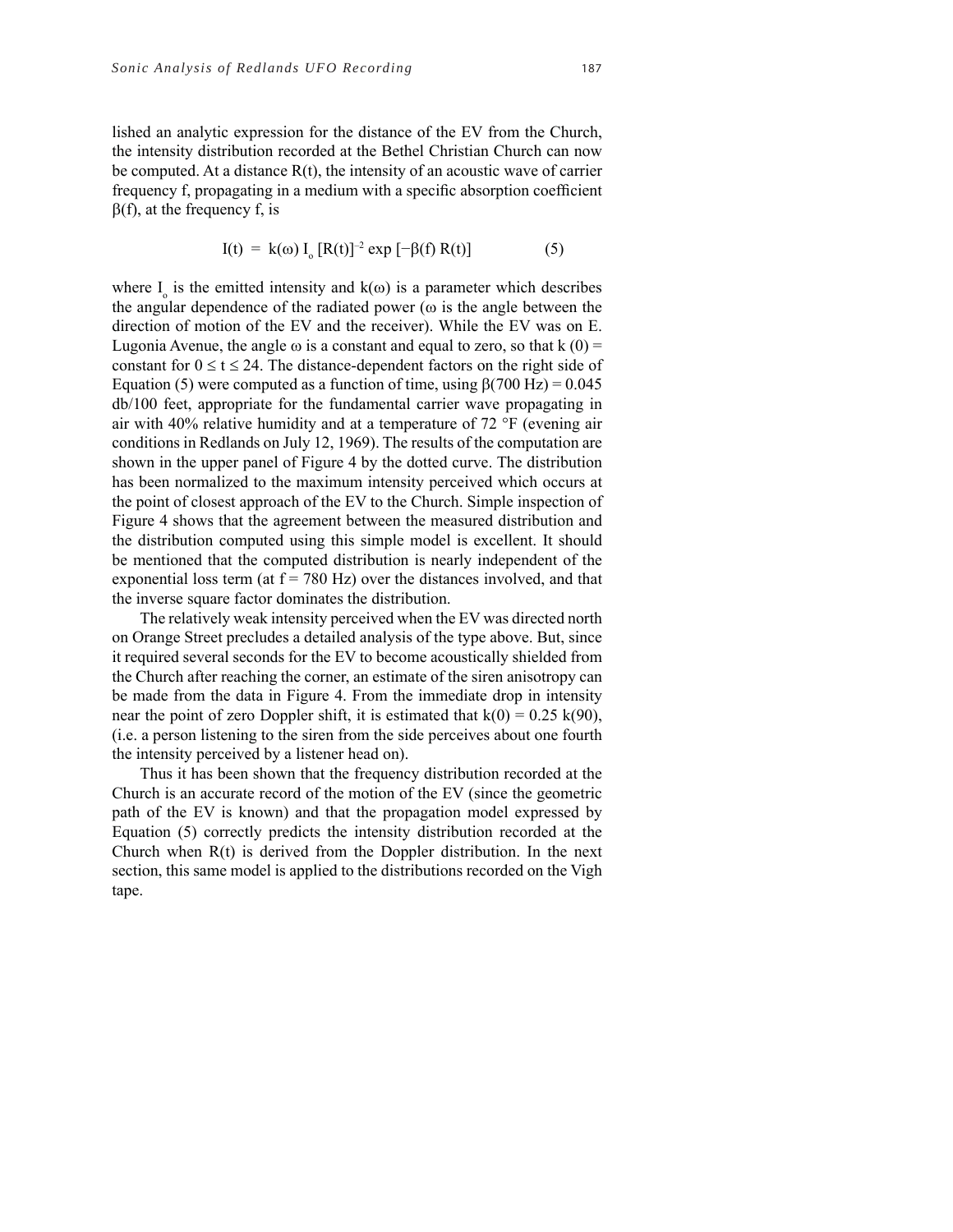#### **Analysis of the Vigh Tape Background Sound**

As in the case of the rerun analysis, the carrier frequency distribution on the Vigh tape will first be assumed to be a Doppler distribution arising from a source constrained to move along the E. Lugonia Avenue–Orange Street path. To convert this assumed Doppler distribution into a velocity distribution for the EV, it is necessary to specify the average carrier frequency emitted by the EV siren. Since it is impossible to retrodict this frequency for February 4, 1968, some value must be assumed. The most probable frequency can be inferred from the following considerations. The spread of frequencies measured is 120 Hz, corresponding to a net change in radial velocity of 140 mph. Since the maximum ground speed of the EV is reported by the EV operator to have been less than 70 mph, it is reasonable to conclude that the emitted frequency was midway in the range of perceived frequencies. The flat region in the frequency distribution extending from 29 to 38 seconds occurs at a frequency of 662 Hz, or approximately midrange. The stationary character of the carrier frequency at this value could then naturally be interpreted as the interval when the EV turned north on Orange Street. Making the assignment of 662 Hz for the average EV carrier frequency emitted, analytic expressions for the acceleration, velocity, and distance from the Church as a function of time can be deduced from the Doppler profile. For the first 29 seconds, the source moved on E. Lugonia Avenue directly toward the Church. As in the rerun analysis, the EV ground speed and the radial velocity  $u_{rad}(t)$  of Equation (1) were equated. The calculation of the radial velocity of the EV moving along Orange Street as seen from the Bethel Church is somewhat more complicated. Referring again to Figure 4, define  $S(t)$  as the distance of the source north of E. Lugonia Avenue. Since the ground speed of the source at time  $t$  is  $u(t)$ , then the radial velocity of the EV,  $u_{rad}(t)$ , can be expressed by:

$$
u_{rad}(t) = u(t) \sin(\theta) \tag{6}
$$

$$
S(t) = \int_0^t u(t) dt
$$
 (7)

$$
\text{Tan}(\theta) = \text{S}(t) / 660 \tag{8}
$$

The distance of the EV from the Church,  $R(t)$ , is given by

$$
R(t) = S(t) / Sin(\theta)
$$
 (9)

Assuming that the observed frequencies of the unidentified sound are Doppler shifts from the assumed carrier frequency of 662 HZ, and using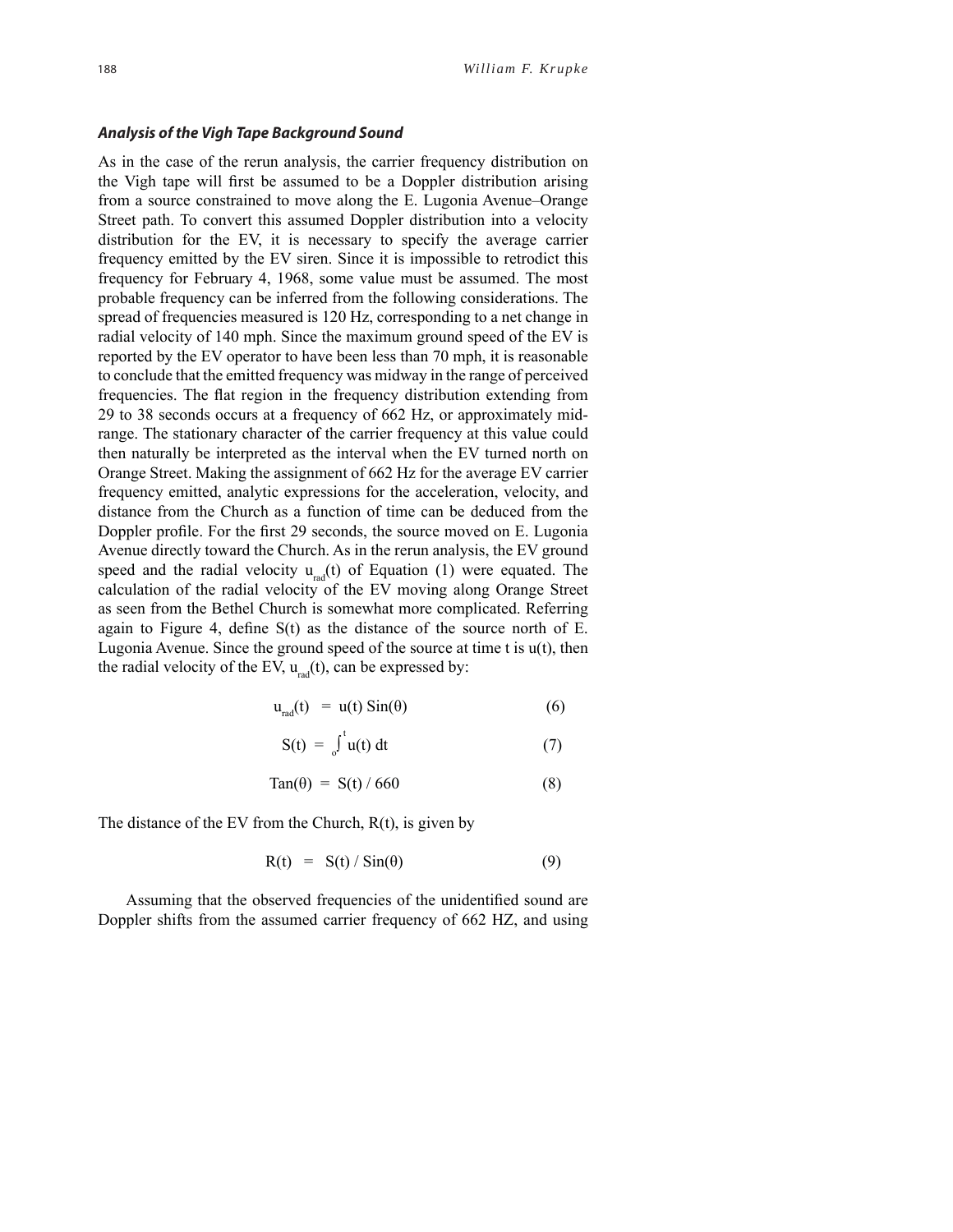| Time Interval (seconds) | <b>Kinetic Parameter</b>                  |
|-------------------------|-------------------------------------------|
| 0 <sub>to 19</sub>      | $u = constant = 54.5$ mph = 80 ft/sec     |
| 19 to 30                | $a = constant = -7.0$ ft/sec <sup>2</sup> |
| 30 to 56                | $a = constant = +5.2$ ft/sec <sup>2</sup> |
| 56 to 90                | $u = constant = 92.2$ mph = 135 ft/sec    |

**TABLE 1 EV Motion Scenario Based on Model Fit of Observed Doppler Shift** 

Equations (l), (6), (7), and (8), the observed carrier frequency distribution of the unidentified sound could be reproduced for an EV motion according to the following scenario listed in Table 1.

According to this scenario, the sound source approached the Church along E. Lugonia Avenue with a constant ground speed of 54.5 mph and maintained this speed 19 seconds after perception. At 19 seconds the source began slowing with a *constant* deceleration of -7.0 feet/sec<sup>2</sup>, or about 1/5 of the earth's gravitational pull. This magnitude deceleration is certainly reasonable for a motor vehicle. (In comparison, during the rerun the approach speed was 55 mph and the deceleration increased linearly with time reaching a maximum deceleration of –6.5 feet/sec<sup>2</sup>). At 30 seconds, the source began to accelerate northward on Orange Street with constant acceleration of 5.2 feet/sec<sup>2</sup>, again a very reasonable value. Fifty-six seconds after perception, the ground speed of the source reached 92.2 mph and was maintained there for at least another 20 seconds.

Figure 5 is a replication of Figure 2 (without the measurement error bars) showing model results for the EV motion scenario of Table 1. The Doppler frequency distribution generated at the Church by a source emitting 662 Hz and moving with this scenario is shown by the dashed curve in the lower panel of Figure 5. The solid curve gives the measured frequency distribution and is well-fitted by Doppler frequency time distribution for the assumed EV motion scenario of Table 1. Using the kinetic parameters for this scenario, the distance of the source from the Church, R(t), can be found. Insertion of R(t) into Equation (5) then gives the intensity distribution predicted at the Church for this scenario, shown as dashed curves in the upper panel of Figure 5. The calculated maximum intensity was arbitrarily equated to the maximum-recorded intensity. Two calculated intensity distributions are shown in Figure 5 for the source moving north on Orange Street, differing only by assuming in one case that the source is isotropic, and assuming in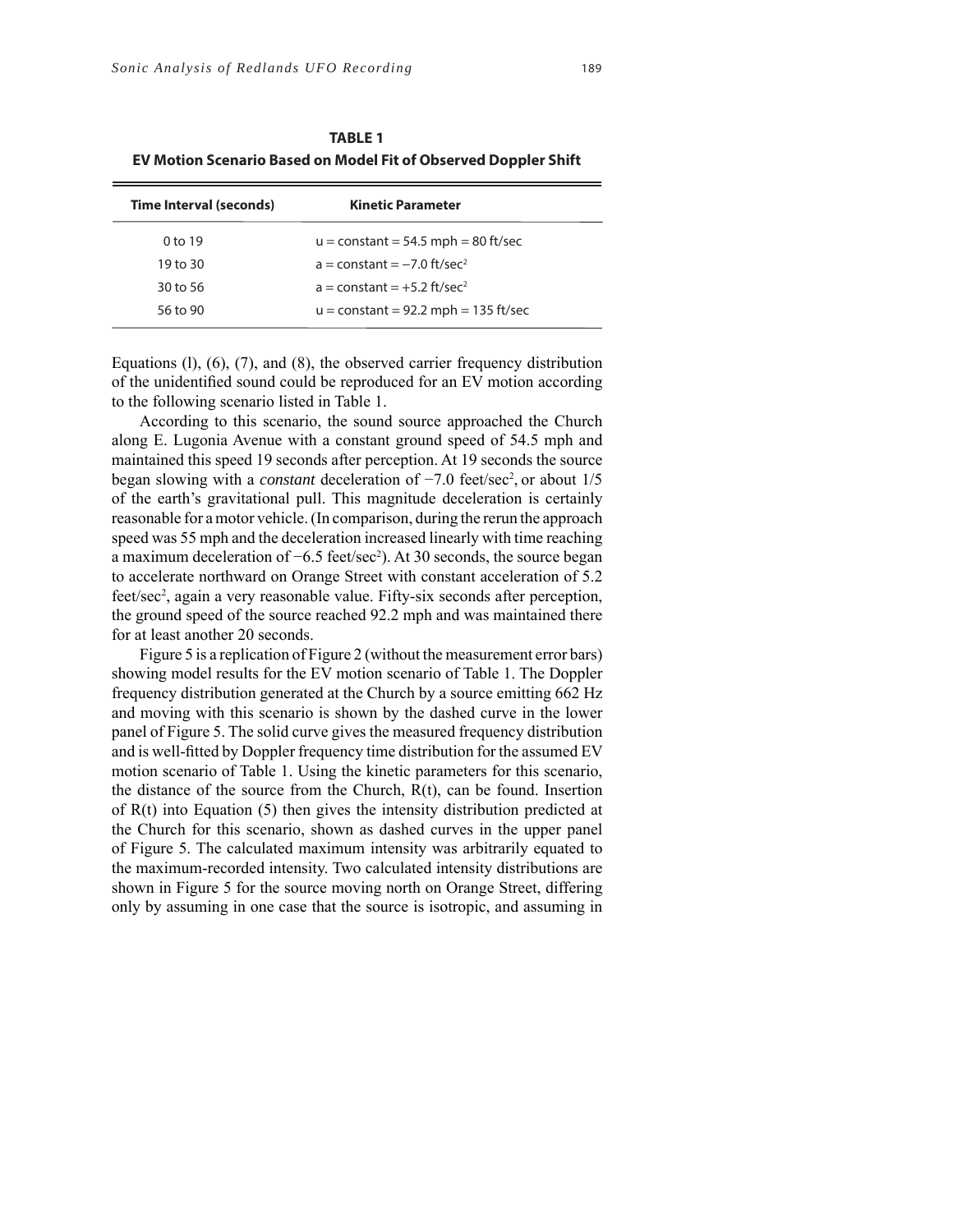

**Figure 5. Measured intensity and average carrier frequency distributions of**  the unidentified source, and modeled intensity and Doppler carrier **frequency distributions.**

the second case that the source is anisotropic with  $k(90) = 0.25 k(0)$ . These dashed curves are to be compared with the measured distribution shown by the solid curve. The predicted distributions do not take into account any acoustic shielding of the siren from the Church while it traveled north on Orange Street.

*The gross dissimilarity of the measured and computed intensity distributions is striking, even during the time the EV was moving on E. Lugonia Avenue, for which the model expressed by Equation (5) is highly*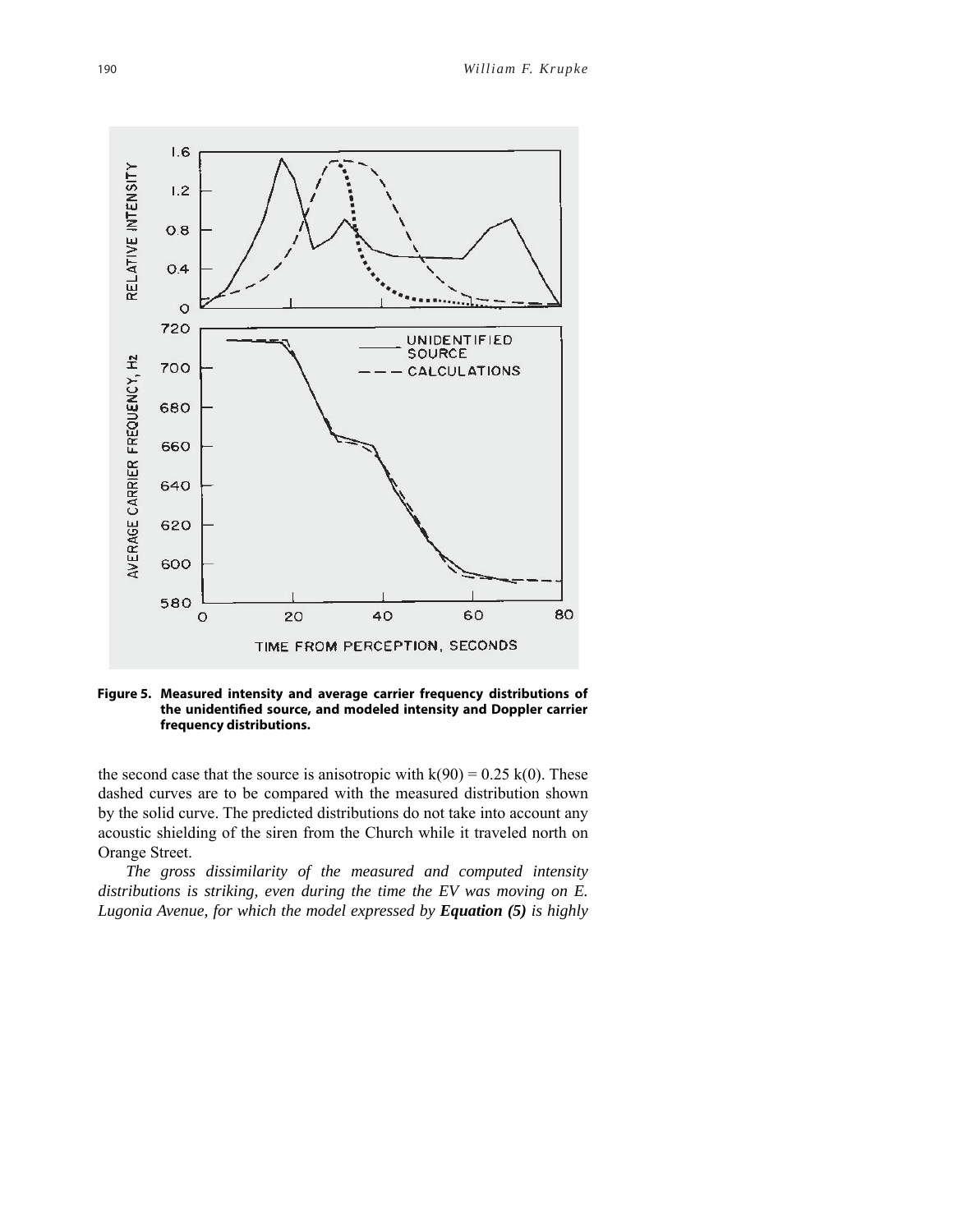*accurate*, as verified by the EV rerun data analysis. The computed peak intensity occurs 30 seconds after perception, or 11 seconds after the measured peak intensity. The relatively strong intensity peak measured 69 seconds after perception is clearly anomalous; it is about 20 times too intense for an isotropic source and about 100 times too intense for an anisotropic source like the EV siren. The inclusion of acoustic shielding in the calculation would render the anomaly even worse. *These anomalies are well outside the limits of experimental error*, but before rejecting the propagation model, other kinetic scenarios should be examined. Because the siren carrier frequency for the evening of February 4, 1968, is not known a priori, the scenario discussed above is not unique. However, since it is known that the EV moved along the E. Lugonia Avenue–Orange Street geometric path, the possible number of scenarios is greatly limited. In particular, any successful scenario must predict the maximum intensity to occur at the instant of zero Doppler shift; this is because the radial velocity is zero at the point of closest approach for the E. Lugonia Avenue–Orange Street path. Inspection of Figure 5 shows that this requirement is met only if the emitted carrier frequency is assigned the value of 714 Hz. But this assignment implies that the EV approached the corner of E. Lugonia Avenue and Orange Street at virtually zero ground speed, and then accelerated rapidly to a ground speed of 140 mph. Even granting the unlikelihood of such a high ground speed (and disagreement with the EV operator's recollection of an EV top ground speed of  $\sim$ 70 mph), detailed calculations show that this scenario fails to account for the measured intensities beyond the first peak with even larger discrepancies than noted for the scenario based on a carrier frequency of 662 Hz. And so it is with all assignments of emitted carrier frequency for the evening of February 4, 1968. In view of this result, the validity of the assumptions implicit in Equation (5) must be examined. In particular:

- 1. The assumptions of constant intensity and/or constant average carrier frequency for the siren on February 4, 1968, are invalid (while being valid for July 12, 1969).
- 2. The acoustic environment on February 4, 1968, was radically different from that of July 12, 1969.

To assess these possibilities, first assume that the average carrier frequency emitted by the siren was very unstable during the 80 seconds of interest, but that the siren emitted a constant intensity. Under these conditions the frequency distribution recorded at the Bethel Church cannot be interpreted as a pure Doppler distribution reflecting the kinetic motion of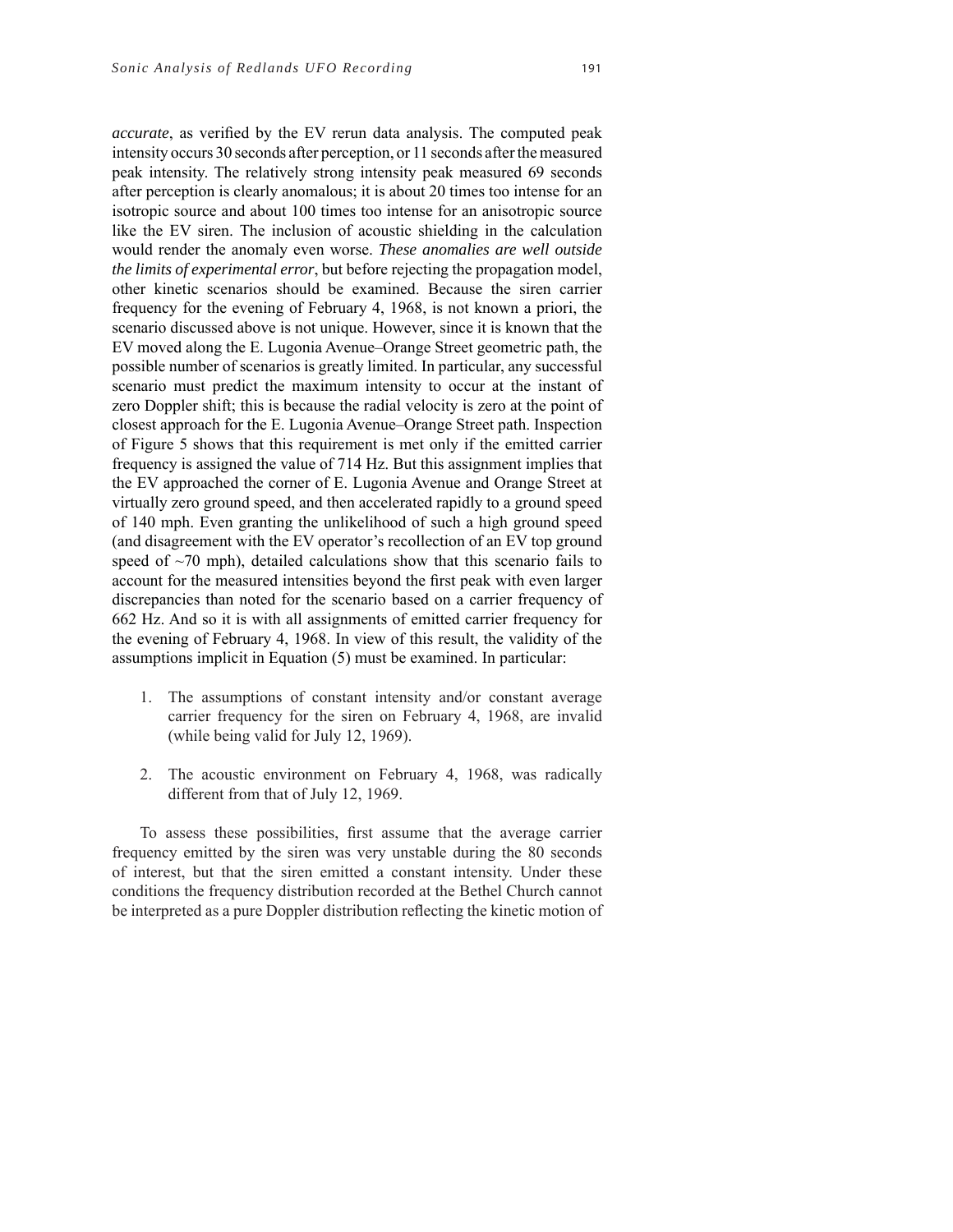the EV. Nonetheless, on the basis of the rerun recording, one would expect an intensity distribution with a single peak (with several plateaus possible) and lasting not longer than about 40 seconds. Thus, a pure frequency instability cannot account for the observed intensity anomaly. Next assume that the siren emitted a constant average carrier frequency but varied in emitted intensity. The frequency distribution can be interpreted as a pure Doppler distribution representing the kinetic motion of the EV. To compute the intensity distribution at the Church, one would have to know not only R(t) from the Doppler distribution, but the function  $I_0 = I_0(t)$  representing the time variation of the emitted intensity. In principle, any intensity distribution could be generated at the Church by such a source. On the basis of the treatment of the constant intensity source, the range of emitted intensities from the source to account for the observed intensity distribution would have to be about 50:1. It is very doubtful that the siren was that unstable on the basis of the performance of the siren on July 12, 1969, and on the (subjective) recollection of a member of the rescue team. In the case of both frequency and intensity instability, any intensity distribution could be generated but the same range of emitted intensities is required (50:1) to account for the observed distribution. Thus, within the known limits of the variability of the properties of the EV siren, and with the same level of confidence supporting the conclusion that the EV siren generated the sound recorded on the Vigh tape, *the model expressed by Equation (5) is inadequate with respect to factors other than siren stability.*

#### **Analysis of the Rerun Field Recordings**

In the interest of fully documenting the rerun, tape recorders were placed at two sites in Redlands where witnesses of the February 4, 1968, event perceived intense warbling sounds. One of the recorders was placed in the home of a witness at 1140 Columbia Street. His house is located 1800 feet from the corner of E. Lugonia Avenue and Orange Street, one and a half blocks south of W. Lugonia Avenue and three blocks west of the Church (five blocks west of Orange Street).

The terrain between the witness house and all positions taken by the EV siren is filled with wood frame houses and with trees; there was no unobstructed ground path between the two. The tape recorded at this location during the rerun failed to register *any* sound from the passing siren, and the witness who was present during the rerun perceived no sound from the EV siren. From the analysis of the rerun recording made at the Bethel Church, it was established that the EV siren is heard under normal conditions only at distances of 2300 feet or less (when the siren is facing the receiver and in open terrain). A simple computation shows that the maximum intensity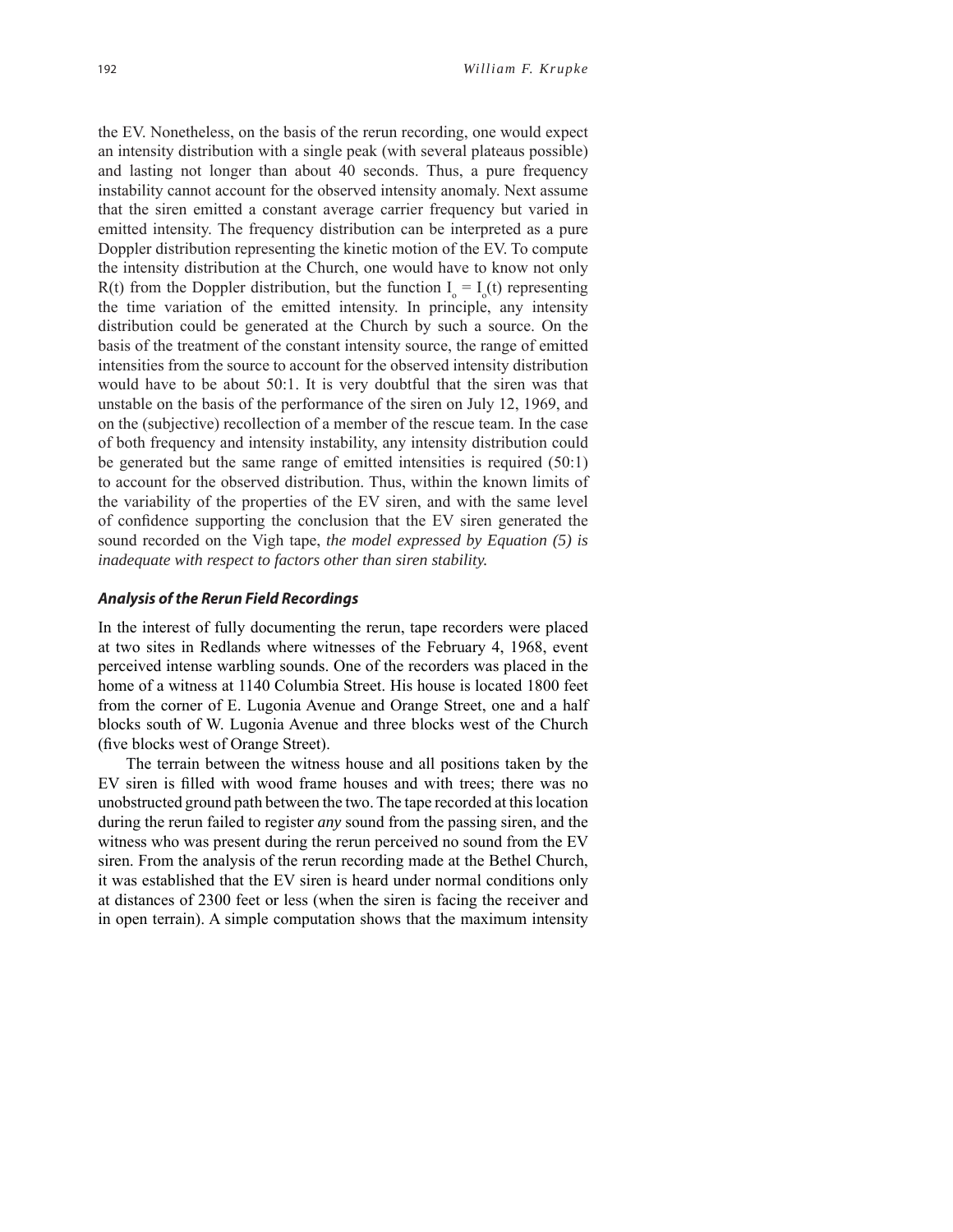expected at the Columbia Street location is about 0.2 of the maximum intensity at the Church (assuming open terrain). In actuality, the propagation of sound to the Columbia Street location is subject to substantial acoustic losses (houses and trees) not incurred by sound waves propagating to the Bethel Church, and the expected maximum intensity on Columbia Street is well below the threshold for perception.

The other field tape recorder was located at the intersection of Texas Street and Pioneer Avenue, 4200 feet northwest of the Bethel Church. Pioneer Avenue runs east/west and intersects Orange Street 3800 feet north of W. Lugonia Avenue. The corner of Texas Street and Pioneer Avenue lies 2500 feet west of Orange Street. The terrain between the recorder and the EV path is mixed, with some houses and trees and some open spaces. When the corresponding distances and siren orientations are examined for this location, it is concluded that the siren sound would be below the threshold for perception. And so it was, the tape recording of the rerun picking up no sound from the passing EV siren.

These unexpected null results are quite puzzling if the sounds heard by the witnesses on February 4, 1968, were indeed produced by the EV siren. One must conclude that some factor or factors associated with the EV siren and/or the acoustic environment were greatly different on February 4, 1968, and on July 12, 1969. Accepting that the EV siren was the source responsible for the reported sounds, the null results might be explained on the basis of some anomalous propagation effect, such as one arising from an atmospheric temperature inversion or a surface wind gradient.

#### **Anomalous Atmospheric Propagation**

The Redlands weather characteristics for February 4, 1968, were recorded at nearby Norton Air Force Base. Temperature/altitude data were not recorded at Norton AFB; the nearest source for such data is the U.S. Weather Bureau at Los Angeles International Airport, located some 70 miles west of Redlands. These data show that a moderate temperature inversion existed in the Los Angeles area on the morning of February 4, 1968, with a positive gradient of 2 °C per 100 feet, and with a temperature maximum at 380 feet. Such inversions are quite typical of the area just before sunrise and just after sunset, particularly on clear days like that of February 4, 1968. Thus, there is every possibility that just such an inversion was present in the environs of Redlands in the early evening of February 4, 1968. However, ascent balloon data taken the morning of July 12, 1969, also reveal a temperature inversion of 1 °C per 100 feet and a maximum temperature at 540 feet. As a general rule, temperature inversions tend to be less severe in summer than winter and this appears to be the case for the two days in question. If such an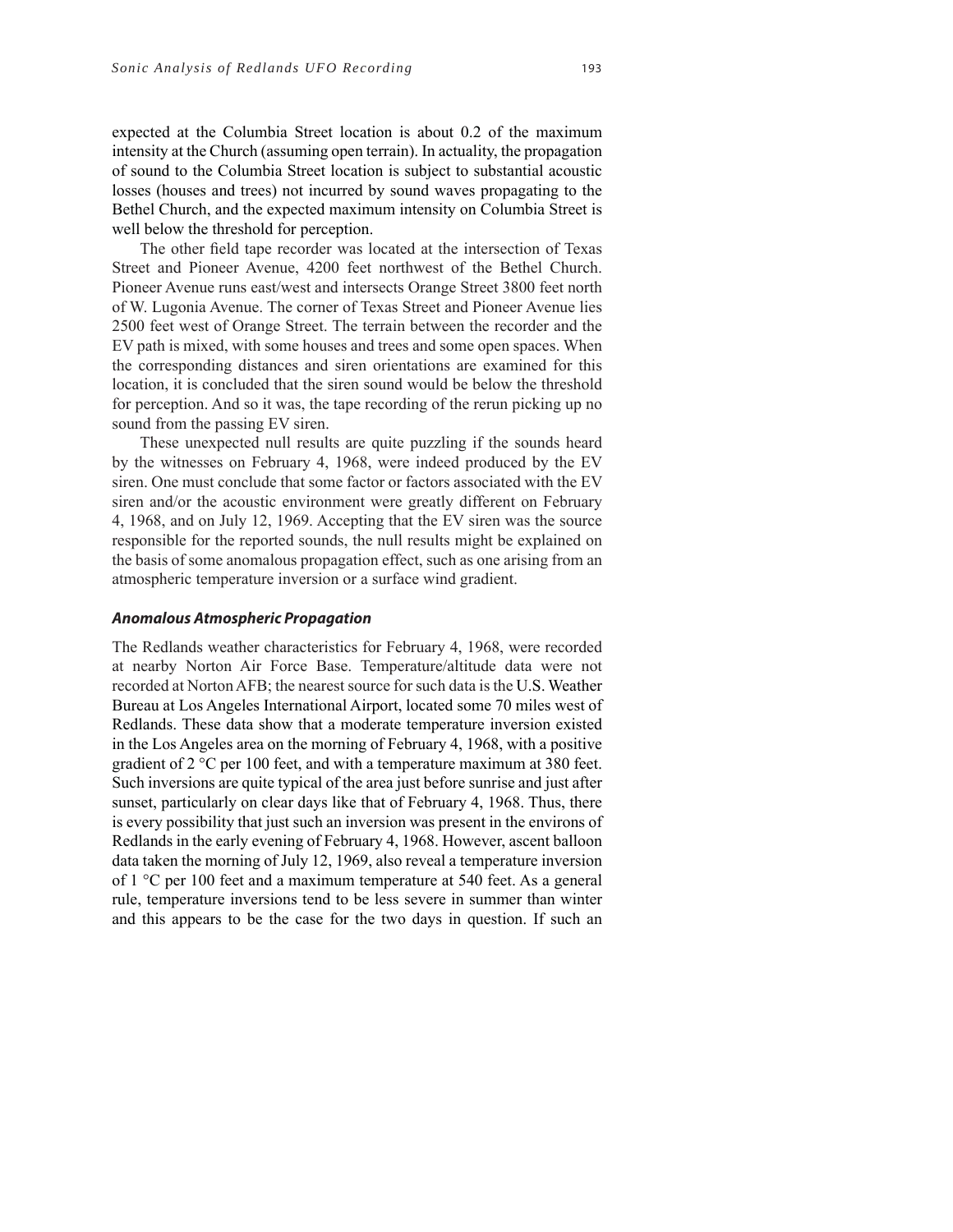inversion was present in Redlands on July 12, 1969, the propagation model expressed by Equation (5) still was adequate to account for its effect, and one can assume this propagation model is also adequate to account for its effect on February 4, 1968.

The speed of sound is also a function of the temperature of the propagating medium, so that various portions of a spherical wavefront travel at different speeds in a medium with a thermal gradient. If the wave is propagating in a medium with a *linear* thermal gradient, a ray normally follows the arc of a circle. The temperature inversion data recorded at Los Angeles Airport for February 4, 1968, showed a thermal gradient of 2.5 °C per 100 feet and a temperature maximum of 17.5 °C at 300 feet. The temperature gradient above 300 feet follows the normal adiabatic lapse rate of −0.2 C per 100 feet. This overall temperature profile should approximate those encountered in Redlands during the winter. Such a positive thermal gradient below 300 feet causes all surface emitted rays at an angle less than the critical angle of 9.3 degrees to bend back toward the surface. A ray emitted at the critical angle just grazes the level of maximum temperature and returns to the surface at the maximum range,  $R_{\text{max}}$ . For the critical angle of 9.3 degrees,  $R_{max} = 7200$  feet. Rays emitted at angles greater than the critical angle are not trapped below the 300 foot level and curve away from the surface, creating a sound shadow.

Thus, such a temperature inversion limits the horizontal range for perception of a source, and also results in an increase in the intensity of the sound at any point not in the shadow region over the sound intensity, which would have been generated at that point in the absence of the temperature inversion. Simple calculation shows that the maximum distance for perception of the siren with such a temperature inversion present is increased by a factor of 1.4 over the maximum range in the absence of the inversion. Assuming the no-inversion maximum range of 2300 feet found from the rerun analysis, the new maximum range for perception becomes  $R_{\text{max}} = 3220$  feet. Even with this extended range, the estimated intensities produced at the two Redlands field locations are still well below the threshold for perception. It is interesting to note that the presence of a temperature inversion causes the sound to approach the receiver at ground level from slightly above, but never at an angle greater than the critical angle, here 9.3 degrees.

These simple computations show that while the temperature inversion that was most likely present on February 4, 1968, in Redlands could alter the intensities of perceived sound somewhat, its presence is essentially irrelevant in contributing to the cause(s) giving rise to the large intensity and frequency distribution anomalies discussed here. A detailed analysis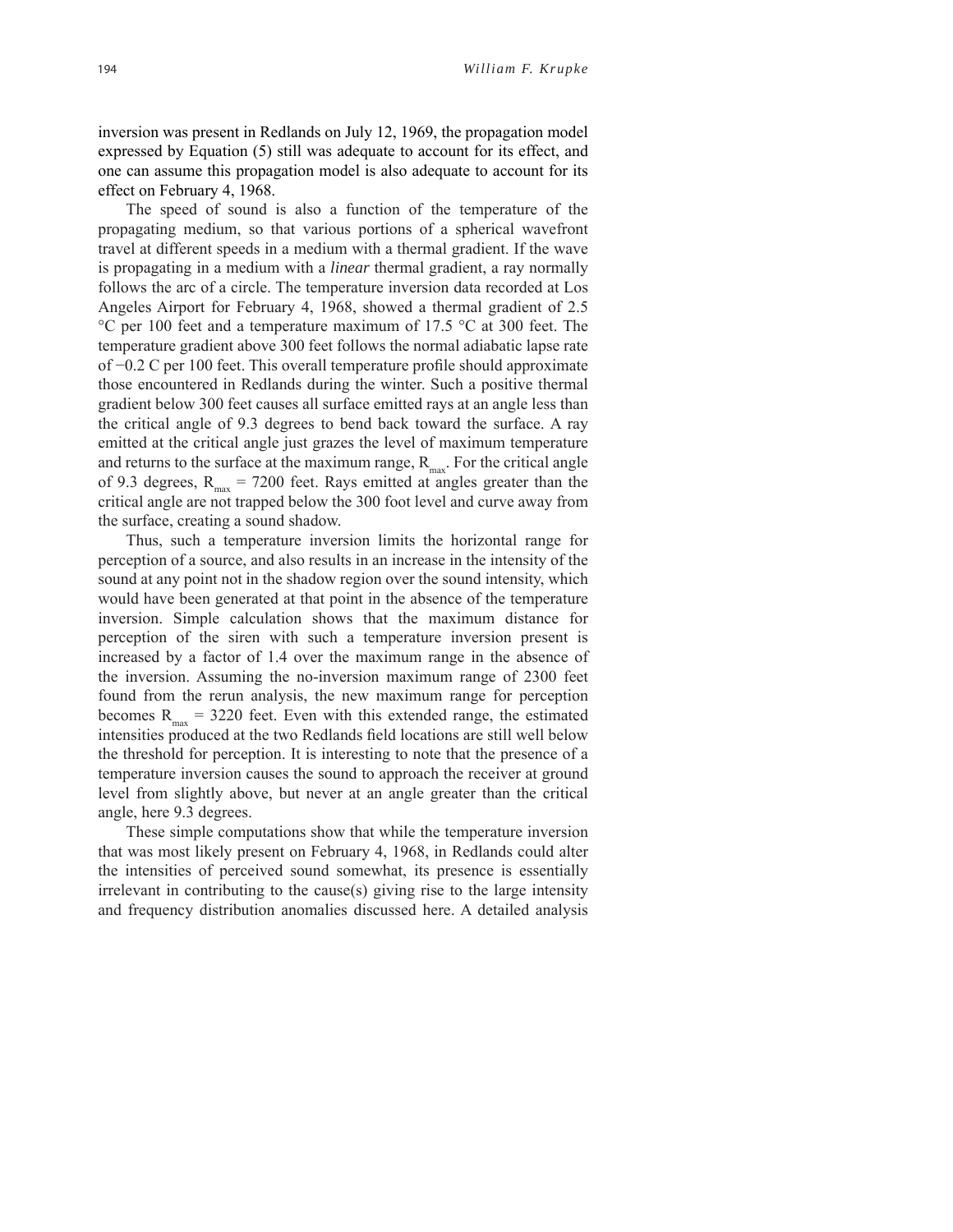of the effects of wind gradients on sound propagation was also carried out; it showed that the existing wind gradients were too small to have resulted in any appreciable propagation anomaly. Thus, one must assume that *the acoustic environment on February 4, 1968, was radically different from that of July 12, 1969*.

## **Summary and Conclusions**

The unidentified sound on the Vigh tape and the whelp sound produced by the EV siren have been analyzed in detail with respect to average carrier frequency, amplitude modulation rate, frequency modulation rate, frequency modulation bandwidth, and overtone content. It was determined that these characteristics of the siren are not strictly invariant but vary between fairly well-defined limits in both the long term and short term. It was also determined that the wave train of the unidentified sound could be characterized by the same qualities with values that fall within the limits of variability characteristic of the EV siren. *It is therefore concluded with virtual certainty that the EV siren operating in the whelp mode was the acoustic source generating the sound recorded on the Vigh tape.* Given this conclusion and the knowledge of the course followed by the EV, it was anticipated that the intensity and frequency distributions on the Vigh tape could be simply correlated with the kinetic motion of the EV. This expectation was *not* fulfilled; it was found that no scenario of EV motion along the Lugonia/Orange path would account for the recorded distributions. To investigate this anomaly and to check the validity of the acoustic propagation model being used, the EV was put through a rerun simulating the events of February 4, 1968. The intensity and frequency distributions recorded at the Bethel Christian Church during the rerun were readily accounted for using the same model, which failed to account for the distributions on the Vigh tape. To compound the anomaly, no sound from the siren was perceived or recorded during the rerun at the two locations where witnesses claimed intense acoustic experiences on February 4, 1968. An attempt was made to resolve the anomaly by appeal to atmospheric propagation phenomena. Using the best available data for specifying the temperature inversion and wind gradients most likely present in Redlands on February 4, 1968, it was shown that neither effect was sufficiently large to account for the observed anomalies. One is left with the conclusion that the acoustic environment present in Redlands on February 4, 1968, was greatly different from that present on July 12, 1969, and that its description requires the inclusion of one or more time-dependent factors in Equation (5). The physical origin of such factors cannot be inferred from the information extracted from the Vigh tape, but the available information implies that the sounds recorded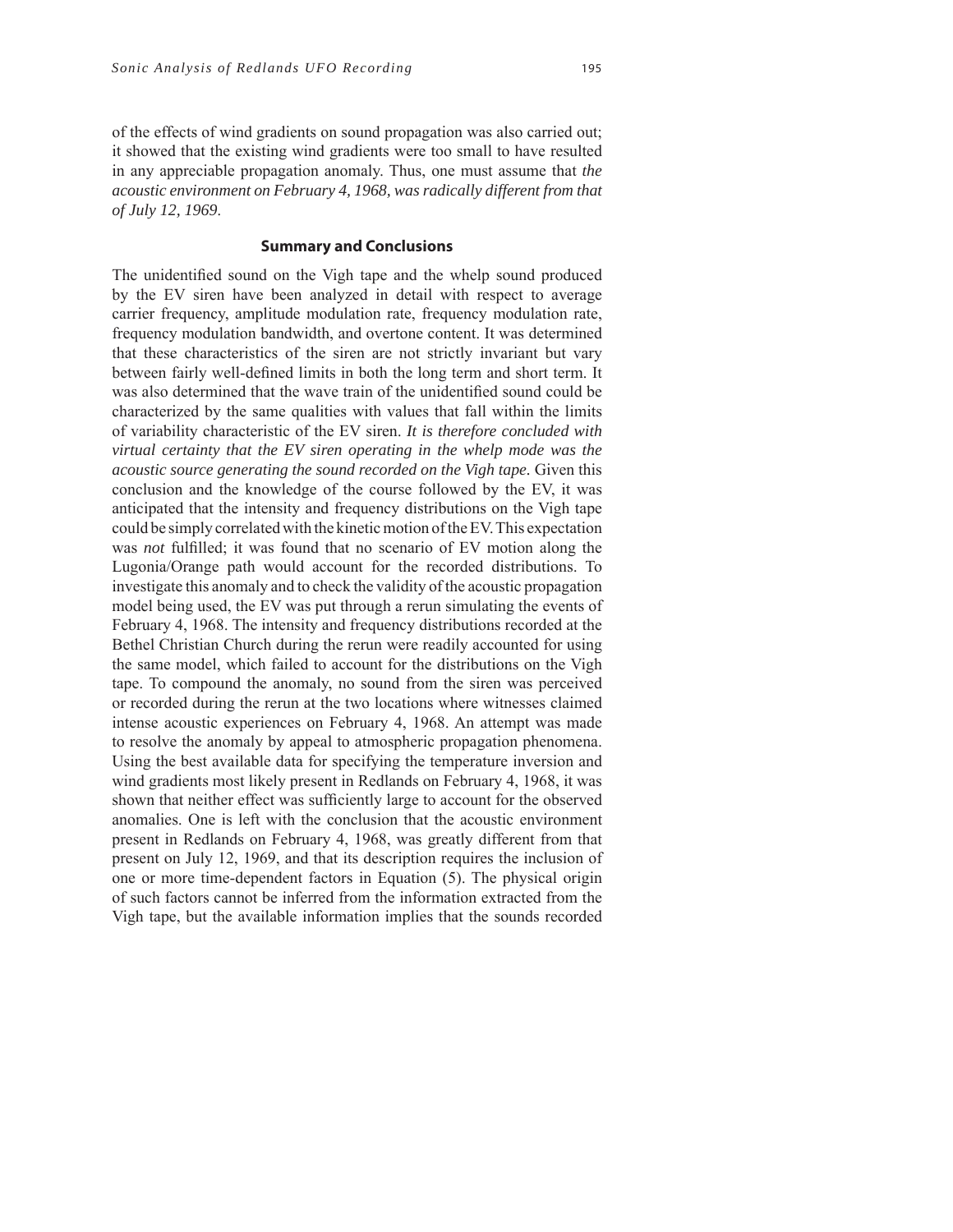on the Vigh tape propagated from source to microphone by multiple paths, some of which were time varying independent of the motion of the EV.

There is as yet un-retrieved information contained on the Vigh tape, which might provide some additional support for this speculation; but the limited instrumentation available in 1969 precluded its study. Specifically, the overtone intensity as a function of time should be measured and compared with the time distribution of intensity in the fundamental carrier. The loss coefficient,  $\beta$ , of Equation (5) for the spectral overtone near 2000 Hz is computed to be 0.5 db/100 ft for the Redlands conditions on February 4, 1968, or an order of magnitude greater than the coefficient for the fundamental carrier. Because of this difference, the Vigh tape recorded intensity of the overtone will depend strongly on the exponential factor in Equation (5) for the ranges of concern here, whereas the intensity of the fundamental carrier will be essentially independent of this factor. If the total energy of the sound recorded at Bethel Christian Church is the sum of energies reaching the microphone by two or more paths, one of which is changing rapidly in time essentially independent of the EV motion, then the time-dependent partial contributions should show up in a comparison of fundamental and overtone intensity distributions.

Given the intensity and closeness of the multiple witness sightings at Redlands, and the existence of some physical evidence in the form of the Vigh tape recording, it is disappointing that a more intensive investigation into these sightings was not undertaken by and discussed in the UFO Condon Report of 1969, as pointed out by James E. McDonald (McDonald 1968) in his Redlands UFO testimony to the U.S. Congress in 1968. While the present investigation of the Vigh tape recording concurs with Professor Seff's conclusion "that the sound heard was that of the emergency rescue vehicle" (Story 1980), it also identifies significant sonic anomalies proving that the unidentified sound recorded on the Vigh tape cannot be attributed to the sound from the EV siren propagating directly along Lugonia Avenue to the Vigh tape recorder. According to the Story account of the Redlands UFO sightings,

the unidentified object apparently came down just west of Columbia Street and north of Colton Avenue, then proceeded slowly in a northwestern direction for about a mile or less, at an altitude of about 300 feet. Coming to a stop, it hovered briefly, jerked forward, hovered again, then shot straight up with a burst of speed. . . . The object seemed (if at 300 feet altitude) to be around 50 feet in diameter. (Story 1990)

Note that this close approach of the unidentified object is in the immediate neighborhood of the witness at 1140 Columbia Street and only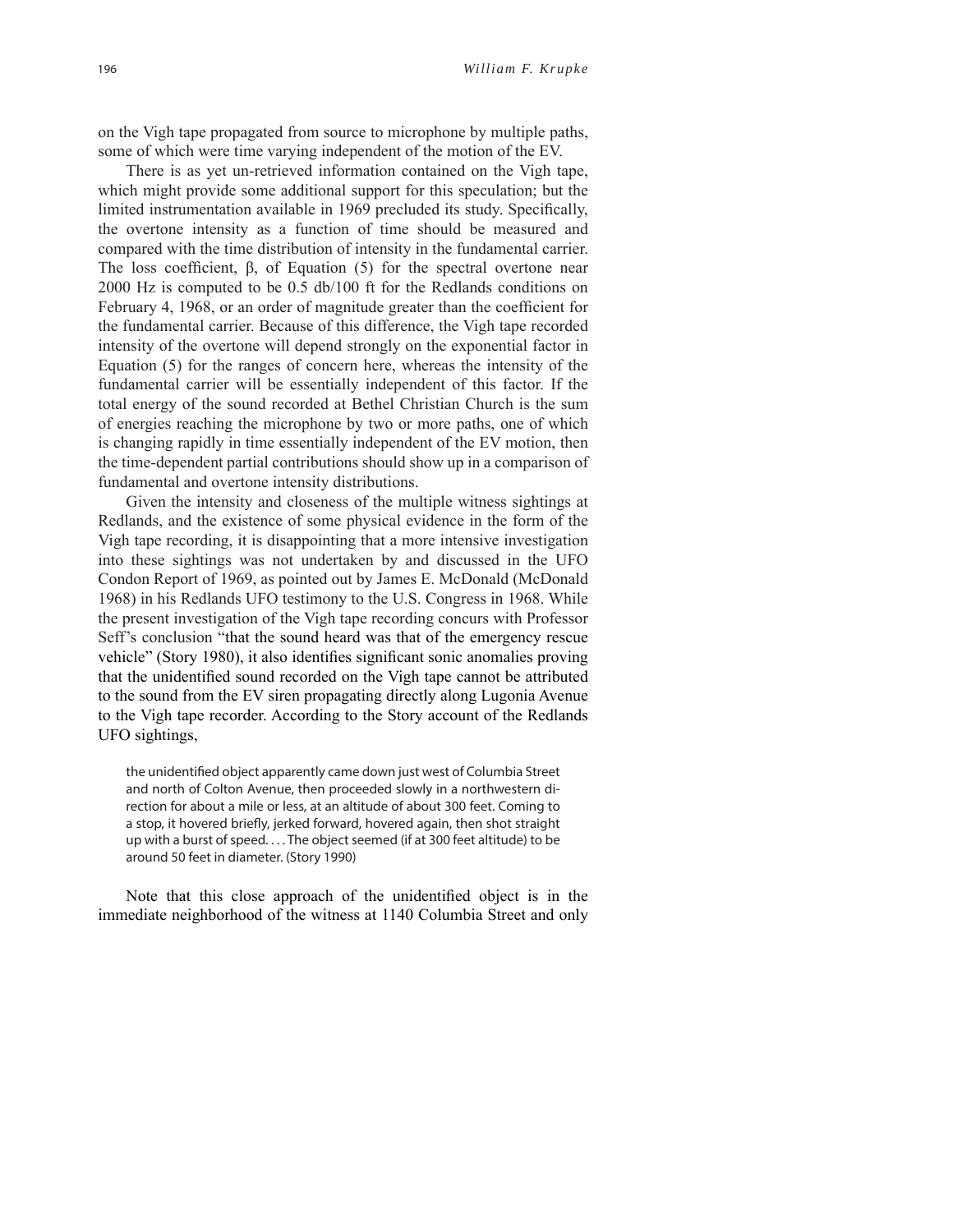some 1800 feet from Bethel Christian Church. Though highly speculative, a large, solid, possibly metallic, disc 50 feet in diameter, situated some 300 feet above Columbia Street just south of W. Lugonia Avenue might have served as an effective sound reflector/scatterer in the acoustic environment on February 4, 1968, contributing to the frequency and intensity anomalies identified on the Vigh tape recording, and possibly causing some witnesses to report that the intense unusual sounds they heard were coming from the unidentified object.

The Redlands UFO sighting is, from one viewpoint, just one of many such reports that have been recorded by both official government projects and by civilian UFO groups. An unknown object was sighted low overhead by a large number of witnesses. It didn't land or cause any unusual effects on equipment or people, and it left after a short time in view.

Of course, there are differences from other such events. For one, it was investigated rapidly, competently, and thoroughly by a group of college professors, an exceedingly uncommon situation. As a result, this report was such a good exemplar of why UFOs are not so easily explained that James McDonald used it extensively in his testimony to the U.S. House of Representatives "Symposium on Unidentified Flying Objects." And, there was the recorded sound, now thoroughly studied in this article.

The case also importantly allows us to emphasize several key points about the UFO phenomenon and its investigation that are worth remembering. First, UFO reports can be investigated scientifically, with only witness testimony at hand. The University of Redlands team of professors did so with the witness reports and drawings, and even then had concluded that the intriguing sound came from the emergency vehicle. And when we are fortunate to have physical evidence, as in the Reverend Vigh recording, science can be methodically applied, as has been done here. UFO reports, even today, still elicit chuckles and derision, with UFO evidence often disparaged as "nothing but" witness testimony, as if this was some fatal flaw.

Second, witnesses to something substantial usually agree closely and are reasonably accurate in their testimony about the key details of an experience. Sure, they were confused about the sound and whether it was that unusual or connected to the UFO sighting, but even during an exciting, once-in-a-lifetime event of seeing a UFO, witnesses were consistent enough on the appearance of the UFO and the description of the sound that it was clear they were describing the same phenomenon.

Finally, and astounding to only those unfamiliar with the methods of the Air Force's Project Blue Book, the Redlands UFO was classified as "probable aircraft" by the project. This was based on the flimsiest of